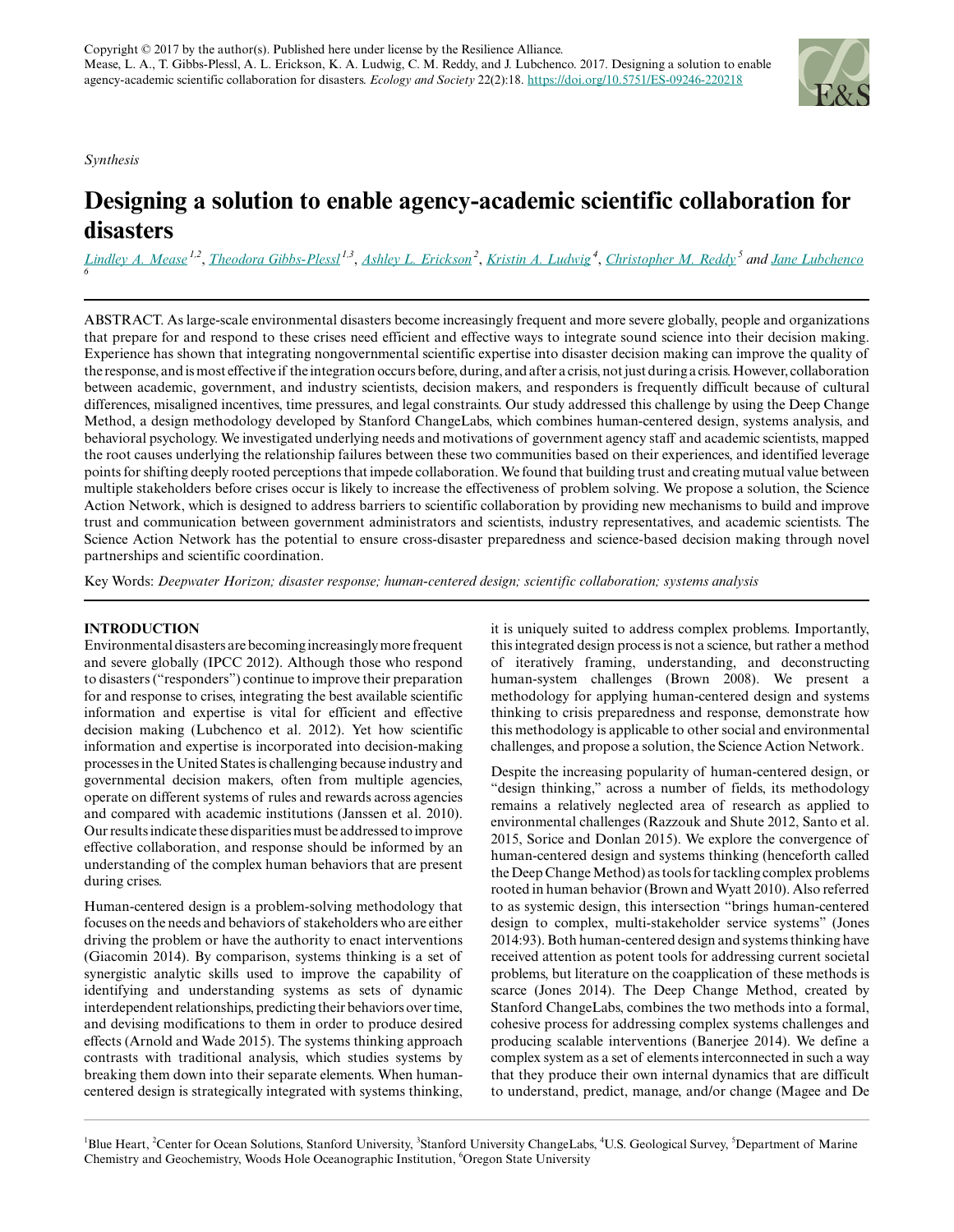Weck 2004, Meadows and Wright 2008). Thus, designing an intervention for changing how system components interact requires the integration of multiple stakeholder perspectives, and a high level of comfort with developing and testing solutions in the face of uncertainty and continually shifting system dynamics.

#### **Deepwater Horizon as a complex system challenge**

The Deepwater Horizon oil spill disaster (DWH, 2010) was the largest marine oil spill, and the largest mobilization of resources to address an environmental emergency, in U.S. history (Lubchenco et al. 2012). DWH was an unprecedented disaster: oil spilled for 87 days in an extreme ocean environment, spreading rapidly throughout the water column and to the atmosphere. The constantly changing crisis presented novel policy challenges and required unprecedented engagement and collaboration among scientists from multiple disciplines across government, academia, and industry (Lubchenco et al. 2012, McNutt et al. 2012).

Large oil spills, like many environmental challenges, are often classified as "wicked problems" (Rittel and Webber 1973, Buchanan 1992). Wicked problems are extremely difficult to solve and are characterized by a lack of information, overlapping and difficult-to-map drivers, and conflicting value systems among actors (Rittel and Webber 1973, Buchanan 1992). More than six factors contributed to DWH being a wicked problem. First, DWH was the largest marine oil spill in U.S. history and its geographic breadth, the far-reaching impacts, and the urgency of the response were unprecedented (Mabus 2010). Second, there were many unknown unknowns, e.g., the flow rate of oil egressing from the damaged well, affecting multiple dimensions of the response. Third, complex dynamics within and between stakeholders affected the response, where traditional stakeholders, e.g., multiple federal and state authorities and a designated responsible party, engaged with new stakeholders, including academic scientists. The convergence of different missions, cultures, and perceptions posed coordination challenges. These differences were sometimes magnified by 24/7 media coverage, which introduced additional pressure to the stakeholders (National Commission 2011). Fourth, human cognitive bias known as "discounting," i.e., prioritizing the acquisition of present and near-term rewards rather than longer term, potentially greater rewards, negatively affected the amount of organizational, financial, and human resources invested in sustainable long-term solutions. Fifth, the diversity of actors who became involved in the response reported to different authorities, some outside the National Contingency Plan, contributing to confusion and communication challenges. Sixth, governmental, industry, academic, and public interests had overlapping priorities, yet differing levels of ability to solve the problems that emerged during the disaster (Lubchenco et al. 2012). Finally, extrinsic factors further influenced and complicated the implementation of solutions, including funding constraints, legal restrictions, and bureaucracy.

In examining the diverse scientific, social, and institutional complexities that amplified the challenge of responding to DWH, crisis decision makers consistently identify cross-sectoral collaboration as one of the most critical challenges that, if addressed, could greatly improve the social and ecological outcomes of future environmental crises (Lubchenco et al. 2012, McNutt et al. 2012). DWH revealed the wealth of science and technology resources available within the broader scientific community, their strong desire to help, and how crises can spur the rapid advancement of valuable new scientific knowledge. Yet it also exposed weaknesses in the system of information dissemination and exchange among scientists from those three sectors (Machlis and McNutt 2011, Lubchenco et al. 2012). Traditional communication mechanisms, affected by policy, previous experience, and culture, constrained the sharing of information between responders and the broader scientific community. Lack of communication across sectors and legal constraints complicated collaboration and the ability of academic scientists to rapidly mobilize, assist with spill response, and evaluate the potential social-ecological impacts. In the words of one scientist interviewed as part of this project and who was involved in DWH: "The many stakeholders involved did not share a common language, timeframe, set of values, or pre-existing relationships." The lessons learned from prior spills such as Exxon Valdez (1989) were helpful, but ultimately did not create an effective infrastructure to support rapid collaboration among federal, industry, and academic scientists during a future spill. In addition, the unique nature of DWH being the first spill to occur at significant depth (~1500m below the sea surface) introduced new response challenges.

#### **Systems thinking to tackle complex environmental challenges**

Wicked problem characteristics are common across complex environmental problems, including climate change, extractive resource use, and biodiversity loss (Levin et al. 2012). The Deep Change Method is uniquely suited to address these problems because it considers (1) system complexity, (2) behavioral psychology of human stakeholders, and (3) adaptability for unknown unknowns (Banerjee 2015). When designers use a systems thinking lens, they can decipher interventions that will impact complex, multistakeholder challenges. Both humancentered design and systems thinking can be applied to any human experience to solve wicked problems within and across subjects, putting human behaviors that drive the problem, and are necessary for sustainably solving the problem, at the center of the process (Buchanan 1992). Contrary to some science disciplines that use linear processes to distill deterministic components of a problem and a solution, a design process assumes nonlinearity and unpredictable system dynamics. It is structured to yield previously unknown solutions, solutions that have not yet been previously generated or applied to the problem. The Deep Change Method, like other design methods, explicitly avoids taking any single disciplinary approach, and instead employs tools that integrate multiple points of view to address seemingly intractable challenges.

Using the Deep Change Method in the context of environmental disasters presents an opportunity: How might we design a solution to the relationship failures that emerge in high-stress, high-stakes disasters? We pinpoint why and how design research and the Deep Change Method can be leveraged to address diverse and complex environmental problems. Specifically, we present a series of methods applied to the challenge of scientific collaboration before, during, and after environmental crises, specifically focusing on large oils spills such as DWH.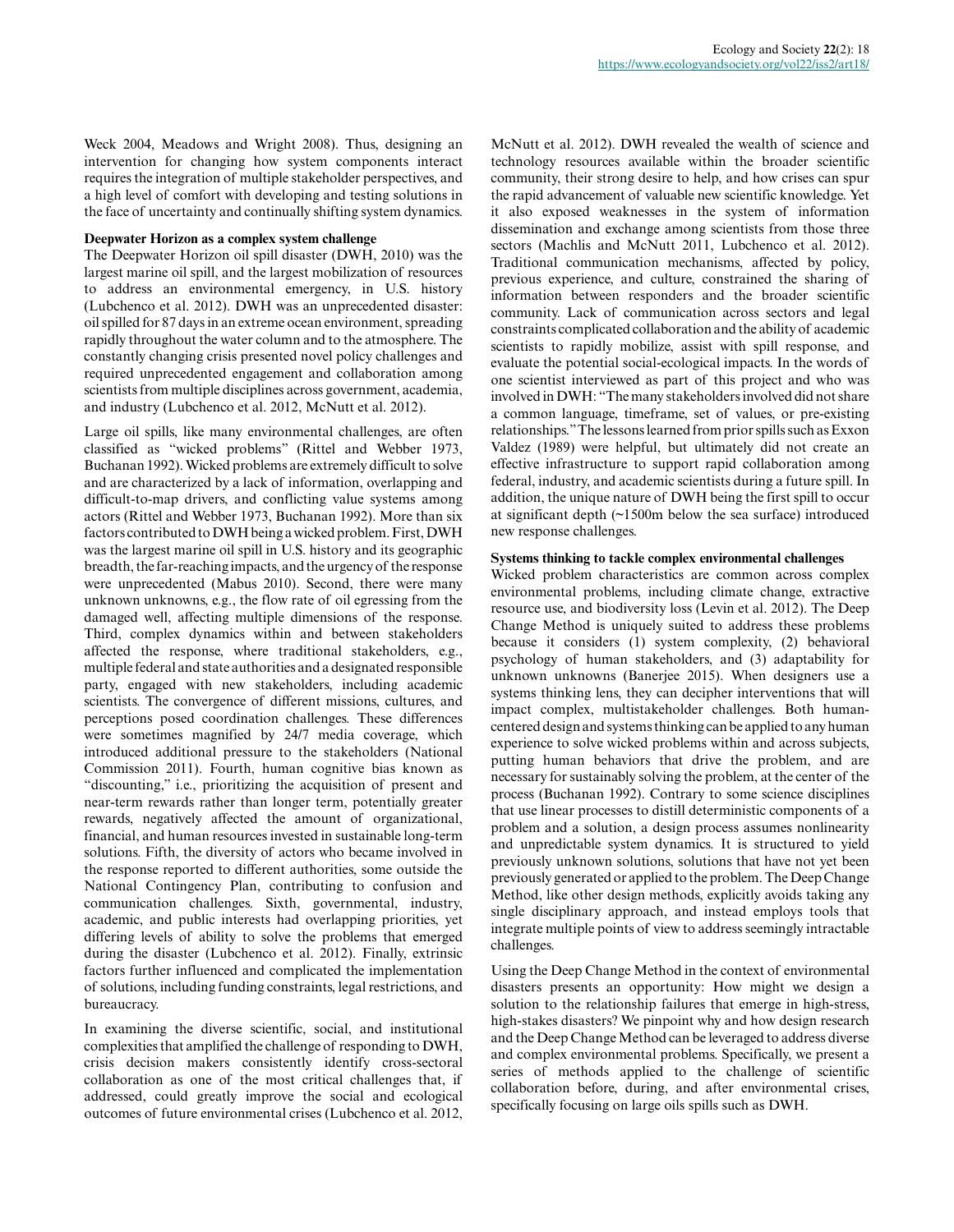#### **METHODOLOGY**

Our process consisted of six phases: challenge framing, ethnography, synthesis, concept generation and idea selection, prototyping, and testing and solution refinement (Fig. 1), using oil spills as our test case. These six phases map to the phases included in the human-centered design process and the Deep Change Method (Brown 2009, Banerjee 2015). However, we adapt them here based on the time frame and scope of our project challenge. Throughout the process, we hosted in-person workshops and conference calls with a group of advisors with broad experience with DWH and other environmental crises across government agencies and academia to guide our design. We had four target outcomes for the project focused on environmental response and remediation (instead of the engineering challenges posed by deep-water drilling, such as source containment and kill operations): (1) minimum oil exists in the marine and coastal environments because responders prevent or stop the flow of oil and/or released oil is contained; (2) the environmental and human impacts of the oil spill are mitigated through preparation, response, and/or restoration; (3) response efforts in future large oil spills are effective and efficient in achieving harm reduction goals; and (4) increased scientific understanding of environmental and human health impacts of an oil spill improve long-term ecosystem management. During concept generation and solution refinement, we vetted our material against these target outcomes, which provided the basis for excluding or including insights and ideas intended to address the challenge. For example, we rated how shifting a set of incentives or behaviors would likely impact each target outcome and then prioritize ideas that scored highly across all four.

#### **Preliminary challenge framing**

At the beginning of a design project, the challenge framing should be broad enough to allow the project team to discover areas of unexpected value (Seelig 2012). Our initial framing centered on the question of how we might enable "effective, scientific communication between academic scientists and federal responders during large oil spill crises." During preliminary challenge framing, we mapped the federal and state government and academic actors and resources for disaster preparedness and response, including the flow of funding, information, and partnerships. These maps helped us identify where new solutions were most critical. The exercise also expanded our understanding of the complex and overlapping drivers that influenced human relationships during DWH. As a result of the insights gathered during this preliminary stage, the final challenge framing was then revised and refined after the design ethnography stage.

#### **Ethnography**

During ethnography, a process to observe and understand the users for whom researchers are designing, two of the authors and members of the internal project team (Mease and Gibbs-Plessl) identified stakeholder interviewees. These stakeholder groups were identified during pilot interviews and through a review of the literature on preparedness and response structures. This project identified several types of stakeholders involved in the response and recovery from Deepwater Horizon: academic scientists, government scientists, industry scientists, responders, and government administrators. Key stakeholders included those (1) that directly influenced the relationship failures that occurred between government administrators and responders, government

scientists, and academic scientists; (2) who had decision-making authority within the government or academic structures that our project sought to assess, e.g., elected or appointed officials, university deans; and/or (3) whose work was hampered by insufficient scientific support during the disaster response cycle, e.g., local nongovernmental organizations.

**Fig. 1**. The convergent (synthesizing insights) and divergent (exploring new pathways for framing the problem and generating solutions) phases of the Deep Change Method. The recursive arrows emphasize the iterative, nonlinear nature of the method. Challenge framing: Develop problem frames, a theory of change, and associated target outcomes. Ethnography: Conduct in-depth interviews and observation of key system stakeholders to understand their roles, power, motivations, and behaviors. Synthesis: Articulate system and stakeholder behavior, resources flows, barriers, opportunities, and leverage points. Concept generation: Generate a short list of intervention concepts that are leveraged and have the potential to create large-scale impact. Prototyping: Flesh out concepts through experience design, iterative prototyping, and field-testing. Select 1-2 strategies to test. Testing & Solution refinement: Refine the strategic and tactical elements of the intervention experience, including scaling, diffusion, evaluation, and measurement strategies. Finalize a implementation plan and test with key stakeholders.



The internal project team conducted semistructured phone interviews with 72 stakeholders including academic scientists, government agency staff, elected officials, and industry representatives, (Fig. 2). The interviews included narrative-style questions similar to vignettes in sociological research (Bloor and Wood 2006) to elicit feelings and underlying interests within disaster scenarios. The majority of the questions were structured to identify the goals, motivations, and perceptions of the respondents to contribute to our understanding of the needs and mindsets driving their behavior (Table A1.1). One researcher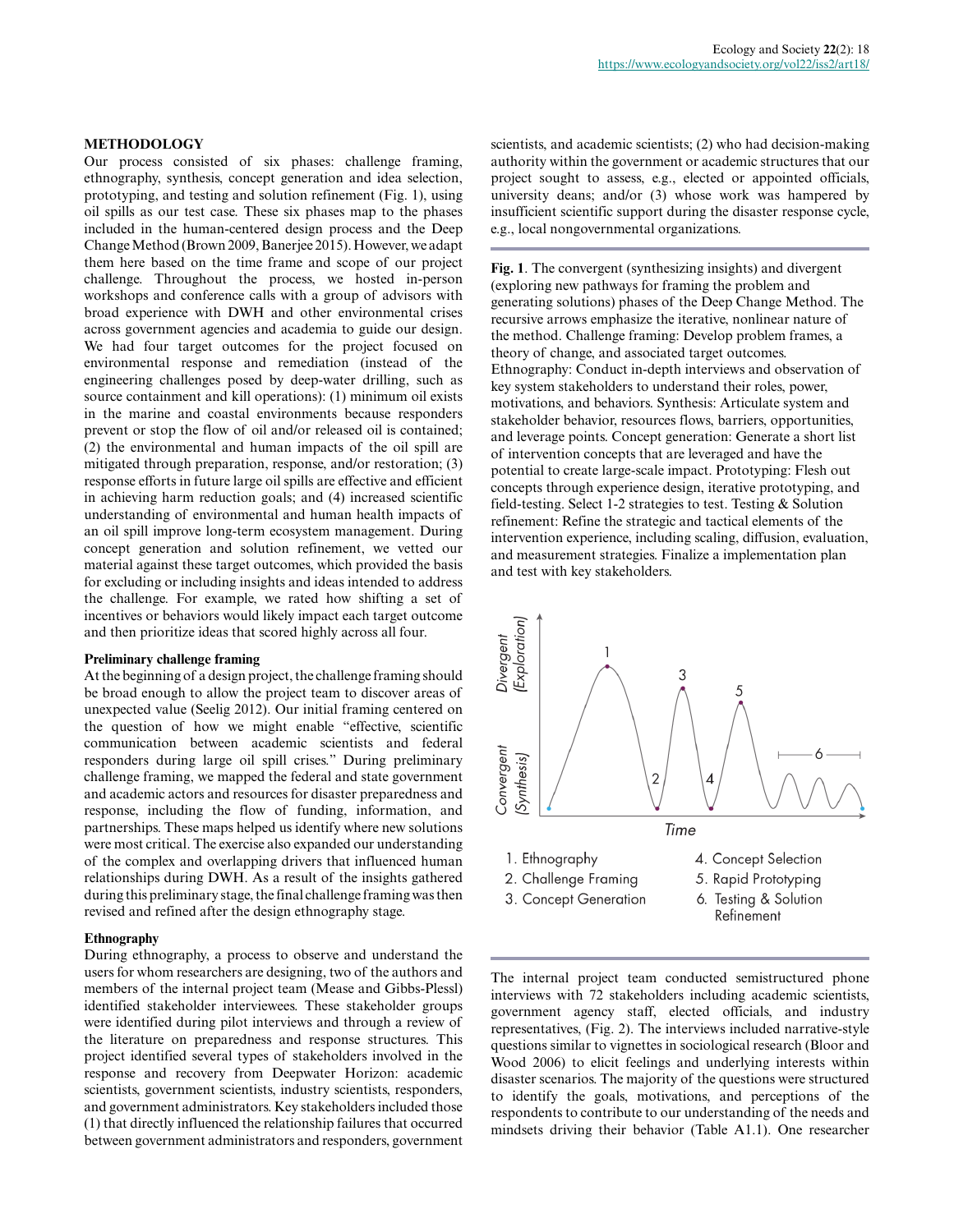conducted the interview while a second researcher took detailed notes. Finally, the team used existing literature on scientific crisis preparation and response from other disaster types to guide our ethnography process, such as research on the science community's engagement during influenza pandemics and the Fukushima nuclear meltdown, as well as the broader literature on crisis communication.

**Fig. 2**. The number of interviewees across each target stakeholder group: government; nongovernmental environmental organizations, including independent research institutions, advocacy NGOs, and consultants; local academics, working at an academic institution in the Gulf of Mexico; nonlocal academics; and industry. The second annulus graph represents a breakdown of the 35 interviewees working in federal government agencies.



#### **Synthesis and final challenge framing**

The internal project team used a postinterview capture form to interpret and synthesize the insights from the interviews. The form captured a range of information: compelling insights, challenge framing, primary responsibilities of the interviewee, resources controlled, self-perceived agency of decision making in a response situation, relationship with other system stakeholders, key underlying emotions communicated, role in the system, familiarity with existing solutions, and potential new solutions envisioned for the project challenge. From this information, we created persona profiles for four primary stakeholders: (1) academic scientist local to the disaster site, i.e., working at an academic institution in the state affected by the disaster, (2) academic scientist not local to disaster site, (3) U.S. Coast Guard administrator, and (4) National Oceanic and Atmospheric Administration (NOAA) Scientific-Support Coordinator. These profiles included the stakeholders' motivations and goals, intrinsic and extrinsic barriers to their agency, and dominant perceptions of other primary stakeholders (Fig. A1.1). Humancentered design often employs user personas to connect solutions to user needs refined from ethnography, and have been shown to improve the usability of final design products (Long 2009). In this study, persona profiles served as generalized, fictitious representations of stakeholders the project team could reference to guide evaluation of stakeholder needs, motivations, and behaviors.

From final challenge framing, shaped by interviewees, we constructed a root cause map. Root cause analysis investigates and links observable phenomena to underlying drivers. Addressing root causes can mitigate negative cascading effects and amplify positive impacts. We used the online concept mapping software Kumu [\(https://kumu.io/\)](https://kumu.io/) to link the drivers of the challenge to each other and order them hierarchically, to visually depict the dominant root causes adjacent to one another in a tree format (Fig. 3).

**Fig. 3**. An example root cause tree that illustrates how asking "why" many times yields a causal chain with a leverage point at the end node that, if shifted, will influence all of the drivers in the proceeding nodes. This tree has been truncated; there may be additional nodes bifurcating from each node.



Following root cause analysis, we identified the leverage points within the system of oil spill preparation and response, and associated nongovernmental, e.g., academic and industry, science (Table 1). Leverage points are places within a complex system where a small change in one component will produce a large change across the system (Meadows and Wright 2008). After creating a list of hypothesized leverage points (Table A1.2), we narrowed our focus points based on the following criteria: (1) impact (shifting this leverage point will create significant positive results across the four desired outcomes), (2) feasibility (the leverage point can be effectively shifted within 1–5 years with existing resources and minimal funding), and (3) scalability (the leverage point applies to other scales and types of disaster response situations). The team mapped the resulting strategic leverage points onto the root cause map to identify interventions that also address root causes. This process enables a design team to revisit the preliminary challenge framing and tighten it to reflect the critical root causes and stakeholder needs discovered through design ethnography.

We also referenced written material and distilled insights from interviews with stakeholders from analog challenge contexts. Analogs are systems that mirror a key component of the target system, and from which designers can derive ideas and reframe the problem. An example of an analog system is the public health disaster response for Ebola and H1N1 and their respective patterns in resource mobilization and allocation.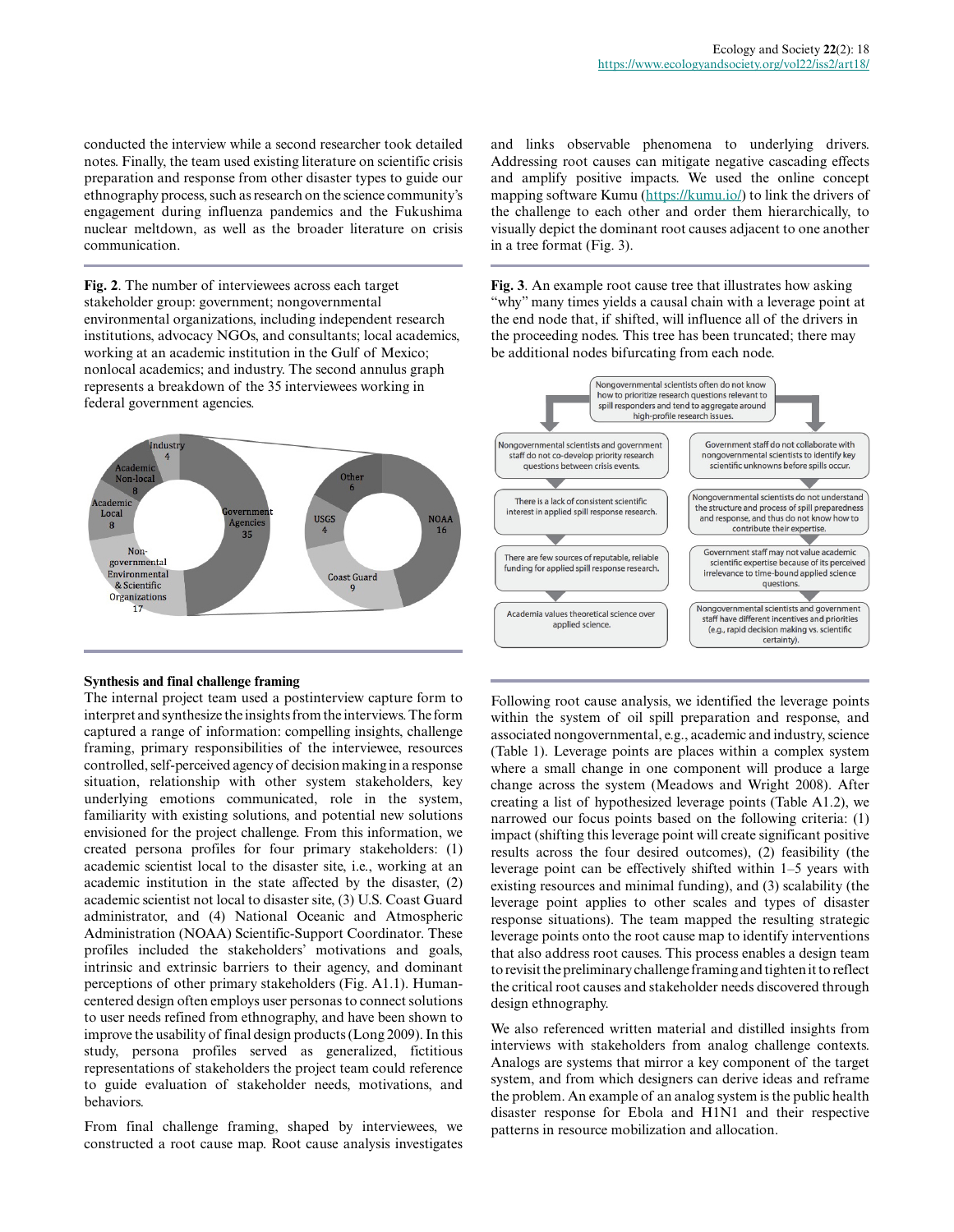| Leverage Point (in increasing<br>order of effectiveness)                    | Definition                                                                                                                | Examples                                                                                                                                                                                                                                                                                         |
|-----------------------------------------------------------------------------|---------------------------------------------------------------------------------------------------------------------------|--------------------------------------------------------------------------------------------------------------------------------------------------------------------------------------------------------------------------------------------------------------------------------------------------|
| The size of buffers                                                         | Buffers maintain system stability; the<br>larger the buffer the more a system can<br>withstand a shock.                   | The magnitude of academic scientific interest in spill research between<br>crises (e.g., bolstering research interest between spills, rather than letting it<br>oscillate drastically between large spill events) provides a buffer around the<br>relative scientific demands of any one crisis. |
| The lengths of response delays,<br>relative to the rate of system<br>change | Key time delays before or during the<br>response that were barriers to the<br>desired outcomes.                           | The communication of research needs from responders to academic<br>scientists during oil spills; the length of the peer-review process slows rapid<br>application of research findings to decision making.                                                                                       |
| Negative feedback loops                                                     | Negative feedback loops before and<br>during the response that hindered the<br>desired outcomes.                          | Intense media coverage during large disasters creates a pressure on<br>politicians, responders, and scientists to have firm and unwavering,<br>"sound-byte" positions. This degrades efforts at collaboration between<br>stakeholder groups.                                                     |
| Positive feedback loops                                                     | Positive loops before and during the<br>response that helped the desired<br>outcomes.                                     | Some scientists who became involved in the response efforts were able to<br>build long-term relationships with responders, leading to sustained<br>collaboration before and during subsequent incidents.                                                                                         |
| Mindsets and perceptions                                                    | Mindsets held by key stakeholders that<br>inform their behavior.                                                          | Discounting of future disasters by agencies, academic scientists, industry,<br>and the public.                                                                                                                                                                                                   |
| The rules of the system                                                     | Governing rules of the system across<br>geographies and time scales.                                                      | The prescribed structure of area, regional, and national contingency plans.                                                                                                                                                                                                                      |
| The goals of the system                                                     | Overarching system goals (often not<br>directly stated) that define institutional<br>and individual stakeholder behavior. | The goal of extracting oil.                                                                                                                                                                                                                                                                      |

**Table 1**. System leverage points used to identify priority root causes for intervention.

#### **Concept generation and idea selection**

To generate solutions to the science collaboration challenges that emerge during large environmental disasters, the team identified concept generation prompts based on the strategic synthesis of the ethnography findings. Where root causes overlapped with system leverage points, the team constructed "How Might We" statements. How Might We statements frame a challenge as surmountable and spur the design team to generate a wide range of possible solutions through brainstorming. For example, the root cause of "academic scientists and government staff do not codevelop priority research questions between crisis events" is an example of a "length of delays, relative to the rate of system change" leverage point (the delay in the communication of research needs from responders to academic scientists during oil spills). The corresponding How Might We statement was "How might we enhance academic participation in preparedness and contingency planning?" For the root cause of "a lack of consistent scientific interest in applied spill response research," the leverage point is the "size of buffers" (increased buffer of time around spill response research between spills), and the How Might We is "How might we create long term funding cycles for oil response research?"

The internal project team and a group of 15 expert project advisors (including coauthors Reddy, Ludwig, and Lubchenco) conducted concept generation during a two-day in-person workshop, generating 15 solution ideas. The internal project team then brainstormed over 50 additional ideas, based on the system leverage points. The 15 project advisors scored the solution ideas across four criteria: impact, feasibility, novelty, and applicability to other disaster types (on a scale of 1–5). Based on this scoring, three ideas were selected to prototype. Novelty was evaluated to gauge the innovation potential of the idea, as an indicator of shifting a system from its status quo.

#### **Prototyping**

The internal project team built three prototypes to test in-person with a broader group of users at the 2015 Gulf Oil Spill and Ecosystem Science Conference in Houston Texas, attended by individuals across the target stakeholder groups. A prototype is an early model of a concept, process, or product developed to explore and test its efficacy in achieving the desired design outcomes (Brown 2009). For example, at the conference, the primary prototyping tool that was used was a "user journey scenario," presented in the form of an interactive printed booklet. The prototypes were scenario-based and walked users through an experience flow of their imagined role in the new crisis decisionmaking system and the change in their behavior if the solution's value was realized. The booklets solicited interaction through periodic reflection questions, both written and through verbal discussion with surrounding participants. Prototyping is useful for testing specific hypotheses about the value that a proposed solution is designed to create. Prototypes allow designers to incorporate user feedback quickly, iteratively, and inexpensively. Prototyping also helps designers identify how real-world human or system constraints compromise an idea's integrity. Importantly, prototypes often start conversations with potential users that uncover additional insights and help inform improved solutions.

During the group workshop at the conference, 36 participants were arranged into multistakeholder tables (academic scientists, responders, and oil industry reps) to facilitate cross-sector dialogue. The participants were guided through the interactive booklets, which posed the storyline, hypothetical decisions, and potential rewards associated with each idea. We collected the participant feedback through audio recording and transcription of the participant conversations and captured written feedback each participant provided in the interactive booklets. Additional prototyping feedback was received from individual 30- to 75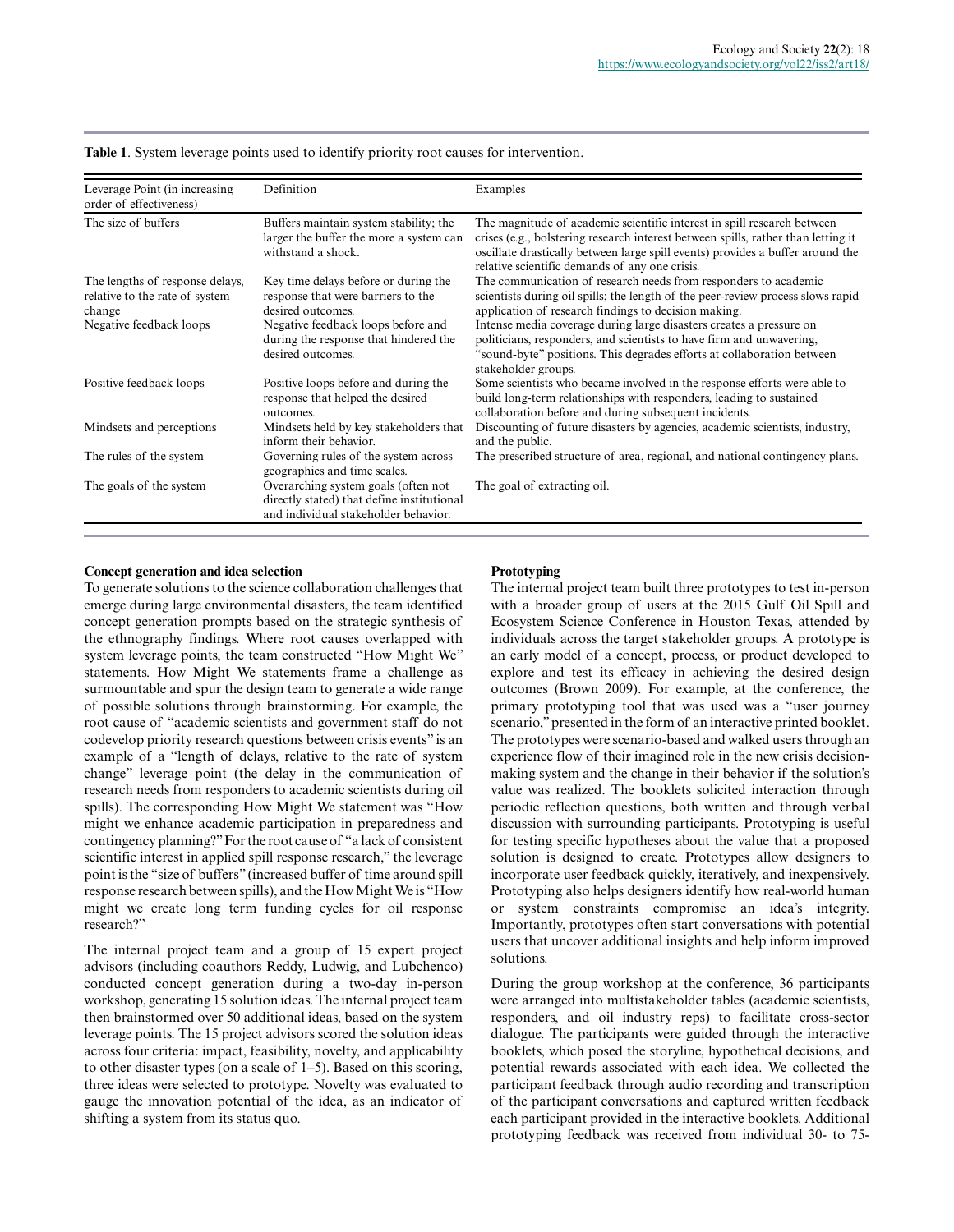minute conversations with academic and government stakeholders at the conference. We synthesized this feedback to refine the solution structure of all three prototypes.

#### **Testing and solution refinement**

The last phase of the design process was to select and refine a single proposed solution based on prototyping and testing the solution with key system stakeholders. This phase also included implementation planning and identified target outcomes for the proposed solution. Importantly, during the testing phase designers must remain curious and open to user feedback as they continue to refine the quality and power of the proposed solution. Because a greater diversity and number of users are engaged, designers continually enhance the robustness of the idea, tweaking the solution to serve the needs and create additional value for stakeholders.

The internal project team tested the final solution idea through one- to two-hour long phone interviews with 45 system stakeholders and seven webinar presentations. The proposed solution was described in detail, highlighting the value created for a variety of users and the structural components that underpin the solution's feasibility, impact, and scalability. We asked scenario questions to identify how the proposed solution may or may not achieve its target value with the interviewees. We then refined the proposed solution based on the feedback received over the course of three months. For example, based on user feedback from government stakeholders, the project team shifted the solution's focus from integrating nongovernmental scientific involvement in actual disaster response activities toward disaster preparedness activities, e.g., table-top exercises. In addition to phone interviews, one in-person, two-day workshop was held with nine project advisors to refine the features of the solution, build an implementation plan, and identify key benchmarks for its implementation.

The key stakeholders of the focus challenge were continuously involved in the framing, brainstorming, and testing of our project solutions. This method of "codesign" with users and stakeholders is distinct from traditional processes of product design, where interaction between the designer and user is discrete and limited. We build on the definition of codesign given by Sanders and Stappers (2009) to refer to the creative act of designers and people not trained in design intentionally working together at multiple points of the design development process. Codesign is a valuable and important aspect of systems thinking, because it harnesses the insights of users directly involved in the challenge that is being addressed. In a systems solution, there is almost never a single "end user," instead, there are multiple stakeholders who will interact with the solution. Designers must create distinct solution features to effectively engage and generate value for these different stakeholders. The complexity of this design space necessitates a participatory approach where the users become coproducers of viable solutions, and the design team takes the role of process facilitators. This methodology builds upon the scholarship of participatory design, which involves giving prototypes to nondesigners and adaptively incorporating their feedback (Björgvinsson et al. 2010). In the case of experience design, this can be done through iteratively proposing new decision points and revising the prototype to reflect differing stakeholder experiences. The close involvement of the project advisors in our

design challenge—who are ultimately the users of the design solution itself—is also an example of using participatory design to ensure the outcome is grounded in the human needs and realistic constraints of the challenge system.

#### **RESULTS**

Our targeted ethnography uncovered key insights about how scientific collaboration is incentivized and motivated among governmental decision makers and academic scientists. Through interviews with key stakeholders, idea generation with project advisors, and identification of desired project outcomes, we identified a set of key system root causes and leverage points from which we could address the problem.

#### **Final challenge framing**

We synthesized the challenge framings articulated by our informants to narrow and refine the scope of the challenge. Determining the final scope of the challenge framing is critical because it determines the scope of the solution. Many interviewees drew parallels between the challenges of collaboration in marine oil spills and other environmental disasters, thus we broadened our challenge framing to include a broader set of environmental crises (chemical spills, rail-based oil spills, hurricanes, tsunamis, and severe winter storms). Further, we heard that many of the barriers to collaboration during response were rooted in the obstacles to relationship-building and communication that exist between crises, i.e., before and after disasters occur. Thus, we extended our final challenge framing to include the collaboration challenges that emerge before, during, and after crises occur.

#### **Design specifications**

Our synthesis of ethnographic insights revealed a number of key system characteristics that, if achieved, may enable greater scientific collaboration between our target users: academic scientists and government agencies tasked with disaster preparation and response activities. These characteristics served as our design specifications as we generated potential solutions to our design challenge. We included a qualitative analysis of these design specifications when evaluating solutions for their impact, feasibility, and scalability. Specifically, we analyzed the extent to which the solution (1) builds trust between academia and the government response community before a crisis occurs; (2) maps to the existing motivations of target users by creating genuine and tangible value on relevant time scales; (3) remains active between crises to foster the relationships necessary to rapidly identify, investigate, and communicate about scientific unknown unknowns; and (4) decreases the effort (time and money) responders must expend on engaging with academic scientists during a response operation.

#### **Root causes**

The root cause map revealed 78 system attributes that drive undesirable individual, institutional, or system behaviors relative to our target outcomes. Of the 78 root causes mapped, 27 were related to the leverage point of shifting mindsets, 23 were related to material or information flows and their buffers (elements that maintain system stability), 13 were related to feedback loops, 8 were related to changing system goals, and 7 were related to changing the rules of the system. We found that the stakeholder perceptions, particularly ones that were critical or unfavorable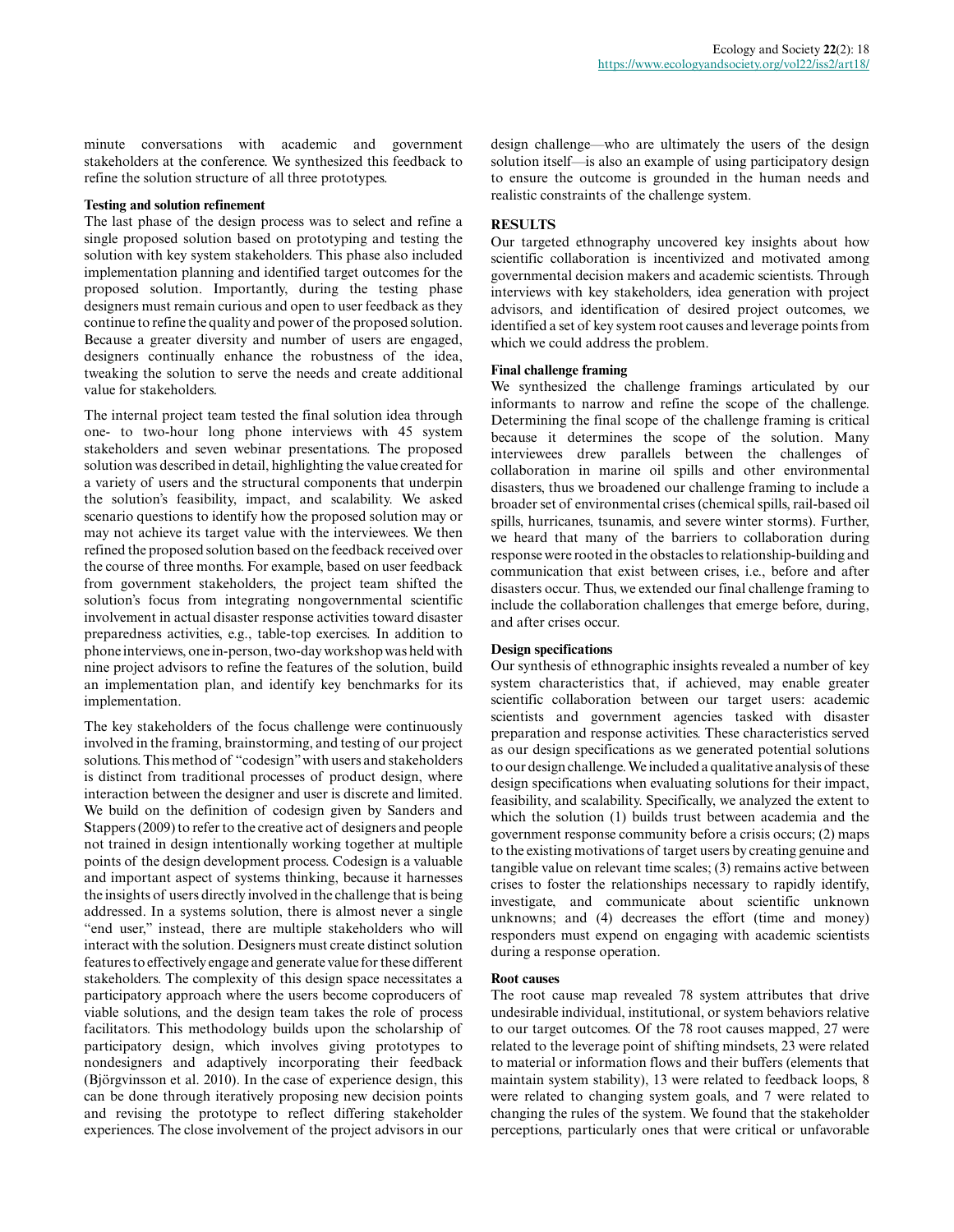| Leverage Point                             | Description                                                                                                                             |
|--------------------------------------------|-----------------------------------------------------------------------------------------------------------------------------------------|
| The size of buffers                        | Increased buffers around spill response research between spills, i.e., bolstering research interest between spills, rather than         |
|                                            | punctuated interest only during spill events                                                                                            |
|                                            | Increased buffers around spill response research between spills, <i>i.e.</i> , bolstering research interest between spills, rather than |
|                                            | punctuated interest only during spill events                                                                                            |
| The lengths of delays,                     | The delay in the communication of research needs from responders to academic scientists during oil spills                               |
| relative to the rate of system             | The delay in mobilizing scientific resources, e.g., physical or intellectual, among key institutions to the spill site during oil       |
| change                                     | spills                                                                                                                                  |
|                                            | The delay in finalizing scientific products due to processes assuring they meet scientific standards of quality (Quality                |
|                                            | Assurance Quality Control) during spills                                                                                                |
|                                            | The delay in adaptive learning among agencies and academic scientists after response drills                                             |
| The strength of negative<br>feedback loops | Media pressures on politicians, responders, and academics                                                                               |
| The gain around driving                    | Journals create publication addendums to allow data sharing during crisis, e.g., Science and Nature allow the release of                |
| positive feedback loops                    | nonpublished data, academics are incentivized to collaborate on data analysis                                                           |
|                                            | Rapid response grants for academic research were disseminated to scientists, leading to greater scientific understanding                |
|                                            | and increased capacity to secure funding                                                                                                |
|                                            | Some scientists who became involved in the response efforts were able to build long-term relationships with responders,                 |
|                                            | leading to sustained collaboration                                                                                                      |
| Mindsets and perceptions                   | Stakeholders and the public discount disasters, underestimating the likelihood of their occurrence in the future                        |
|                                            | Stakeholders often have an assumption of no "unknown unknowns" before or during a response                                              |
|                                            | Agency perception that staff know what to do during a response and there is not a role for academics                                    |
|                                            | Academic perception that their data will be used by decision makers if it is produced, and it is not their responsibility to            |
|                                            | translate it                                                                                                                            |
|                                            | In human-caused disasters, stakeholders often have a need for a scapegoat, e.g., blame and distrust of responders                       |
|                                            | because of relationship with the responsible party; there is not a sense of collective responsibility for an oil spill                  |
|                                            | Responders often have multiple objectives, e.g., mitigate oil spill or meet public expectations, whereas academics often                |
|                                            | have a single objective, e.g., scientific discovery and publication                                                                     |
|                                            | Agency mindset that disaster planning is not a collective responsibility across agencies                                                |
| The rules of the system                    | The Incident Command System and the Oil Spill Pollution Act, e.g., designation and role of the responsible party                        |
|                                            | Area, Regional, and National Contingency Plans                                                                                          |
|                                            | The National Resource Damage Assessment                                                                                                 |

**Table 2**. The 20 leverage points most powerful for achieving our four target outcomes.

regarding the values of other stakeholder groups, were impeding collaboration and relationship building. For instance, government administrators tend to operate with a mindset that they know how to manage spills, without additional input from academic scientists, and academic scientists tend to have a mindset that their research will be used, regardless of their communication and engagement of that research. We also found that extrinsic forces, such as limited research funding for crisis science, legal and contracting hurdles, and time constraints, exacerbate stakeholder cultural conflicts.

#### **Leverage points**

Solution ideas were generated from How Might We statements based on the 20 leverage points that were identified as uniquely powerful in shifting crisis collaboration toward our 4 desired outcomes (Table 2). The final project solution explicitly incorporates features to use 16 leverage points to create tangible and durable value for all system stakeholders. A full list of the 44 system leverage points identified for enabling system change can be found in Appendix A1.3.

#### **Prototyping**

The multistakeholder prototyping workshop at the 2015 Gulf Oil Spill and Ecosystem Science Conference was valuable for provoking generative, productive exchanges between stakeholders and identifying opportunities to improve the solution ideas by creating additional mutual value. One-on-one user testing interviews were also important for receiving targeted feedback on specific solution components. We observed stakeholders adopting a focused, creative mindset when given a tangible solution prototype to interact with, as opposed to discussing solutions in the abstract, a frequent pitfall of solution processes for complex systemic challenges. The workshop and other small group prototyping sessions also provided a space to initiate and strengthen cross-stakeholder relationships important for solution implementation.

#### **Testing**

The final solution selected by the internal planning team was the Science Action Network, a community of academic and professional scientists who are linked to regional government planning and response bodies to coordinate and streamline scientific input for decision making before and during disasters. The Science Action Network would enable increased crossdisaster preparedness and would support response decision making through novel academic-agency partnerships, resource sharing, and coordination of scientific input (see Table 3 for descriptions of how the Science Action Network meets the project design specifications).

The project team selected the Science Action Network as the final project solution based on prototyping feedback and our filtering criteria (Table 4). Based on what we heard from key stakeholders while testing the network's potential value, we adapted the network to be more heavily focused on precrisis relationship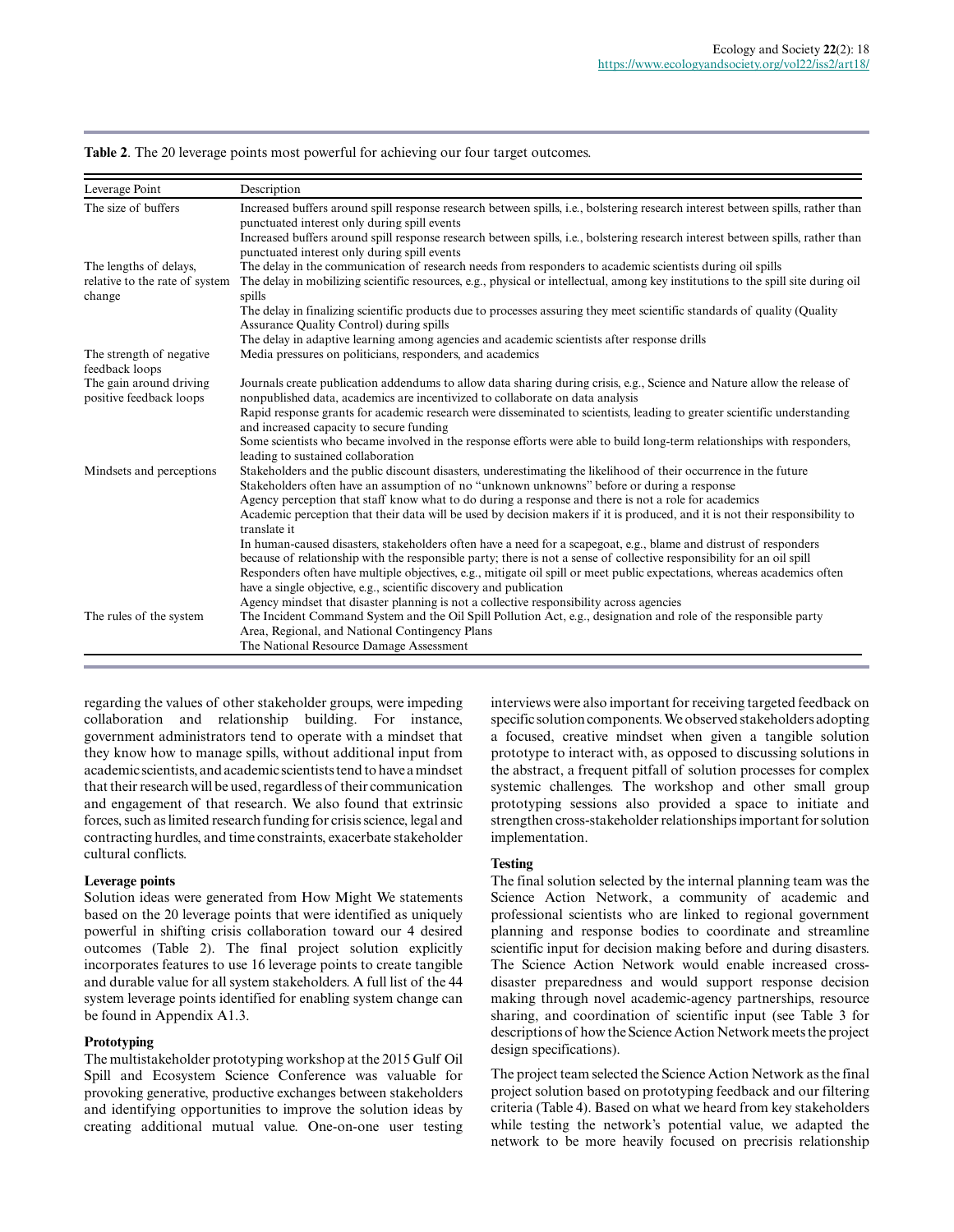**Table 3**. Design specifications distilled from ethnography and how the final proposed solution, the Science Action Network, met those specifications.

| Design Specifications                                                                                                                                                      | <b>Solution Design</b>                                                                                                                                                                                                                                                                                                                                                                                                                                                                                                                                                                                                                                                                                                                                                                                                                                                                                                                                                                                                                                                                                                                                                                                                                                                                                                                                                                                 |
|----------------------------------------------------------------------------------------------------------------------------------------------------------------------------|--------------------------------------------------------------------------------------------------------------------------------------------------------------------------------------------------------------------------------------------------------------------------------------------------------------------------------------------------------------------------------------------------------------------------------------------------------------------------------------------------------------------------------------------------------------------------------------------------------------------------------------------------------------------------------------------------------------------------------------------------------------------------------------------------------------------------------------------------------------------------------------------------------------------------------------------------------------------------------------------------------------------------------------------------------------------------------------------------------------------------------------------------------------------------------------------------------------------------------------------------------------------------------------------------------------------------------------------------------------------------------------------------------|
| Builds trust between<br>academic scientists and the<br>response community before<br>a crisis occurs.                                                                       | The primary purpose of the Science Action Network is to increase the levels of interaction, "connectedness," and trust<br>between academic scientists and government administrators before crises occur. The recommended mechanisms to<br>achieve this include (a) regular scenario-based collaborative problem-solving roundtables and drills between responders<br>and academic scientists; (b) public recognition of academics' service to the network through their institutions and<br>professional societies; (c) increased access to research funding opportunities for network members, through relationship<br>building and potential streamlined funding during crises; and (d) the establishment of an annual Science Action<br>Network national conference.                                                                                                                                                                                                                                                                                                                                                                                                                                                                                                                                                                                                                                |
| Maps to the existing<br>motivations of target users<br>by creating genuine and<br>tangible value on relevant<br>time scales.                                               | The network produces compelling value for diverse stakeholders. Differences in the goals and incentives of academics,<br>responders, and industry are a major hindrance to effective collaboration. The Science Action Network strives to create<br>mutual value between these key stakeholders through collaborative resource sharing and joint access to information.<br>New or enhanced incentives for academic involvement in agency decision making through the network will lead to a<br>broader diversity of disciplinary and geographic expertise in planning and response. Trainings offered to network<br>members around preparedness and response research needs and disaster response protocols will increase the usability<br>and applicability of network research outputs, and enhance the cultural competency of both agency staff and academics<br>to communicate and collaborate between and during crisis situations.                                                                                                                                                                                                                                                                                                                                                                                                                                                               |
| Remains active between<br>crises to foster the<br>relationships necessary to<br>rapidly identify, investigate,<br>and communicate about<br>scientific unknown<br>unknowns. | The network sustains participation through novel cross-hazard learning and exchange. Because large disasters such as<br>Deepwater Horizon happen relatively rarely, academic interest in disaster-relevant science wanes between incidents,<br>weakening academics' ties with the response community. The network is flexed to prepare and respond to multiple types<br>of disasters: thus members will be engaged more frequently and across more disciplines.                                                                                                                                                                                                                                                                                                                                                                                                                                                                                                                                                                                                                                                                                                                                                                                                                                                                                                                                        |
| Decreases the effort (time<br>and money) responders<br>must expend engaging with<br>academic scientists during a<br>response operation.                                    | The network leverages and amplifies existing resources and competencies. Many existing solutions are informal and<br>customized to one institution, geography, or hazard type. The Science Action Network fills a critical gap not addressed<br>by existing strategies: it catalyzes interdisciplinary disaster-relevant research before incidents occur, ensures that the<br>research is integrated into response preparation, and streamlines decision makers' access to necessary scientific expertise<br>during incidents. Academic scientists who apply to join the network are required to complete an orientation training that<br>will familiarize them with the (1) basic legal and organizational structure of federal and state response, and (2) the<br>critical cultural differences between academia and government agencies (and bridging strategies to use). Finally, the<br>network reduces the friction of searching for necessary expertise by utilizing existing disciplinary relationships within<br>academia to source the best science for scientific unknowns during crises. The network's regional chapter structure is<br>designed to tap into the place-based knowledge and connections of academics at local institutions to inform decision<br>making and enhance agency efforts to build trust and clear communication with local communities impacted by a<br>disaster. |

building through collaborative research and preparedness efforts. Further, we refined the network structure to include both a geographic organization (via 10 hubs) and a disciplinary organization, e.g., academics in the field of crisis communication connected across regions. A disciplinary structure enables liaisons to streamline identification of disciplinary expertise necessary for a particular incident, which may not exist locally. It also ensures cross-pollination of key research priorities, opportunities, and accomplishments across the network by piggybacking on existing disciplinary social networks and professional societies.

#### **DISCUSSION**

Our methodology was well suited to address the complexity and difficulty of our project challenge. The human-centered design and systems thinking techniques we used uncovered the goals and perceptions of our target users and informed a final solution that is grounded in the real-world needs and behaviors of those that have the potential to improve crisis decision making through increased cross-sectoral scientific collaboration. We found that stakeholders in the system of scientific decision making for disasters have differing motivations to engage and, thus, partly because of extrinsic forces such as funding and intrinsic forces of culture, lack the trust necessary for collaboration or

communication in high-stakes contexts. These insights illuminated both why there were collaboration successes and why there were collaboration failures during Deepwater Horizon, and provided a springboard for reimagining how we might create more consistent, mutual value among stakeholders. Finally, our codesign approach enabled rapid iteration on our key insights, the generation of ideas grounded in the perceptions of the target users, and greater buy-in to the final solution.

Our ethnography uncovered goals, motivations, perceptions, and structural barriers impeding consistent collaboration among our target stakeholder groups before and during large, environmental crises. First, a profound perception gap exists between academic scientists and government administrators and responders, leading to a missed opportunity of collaboration before, during, and after a disaster event. Of the 82 root causes identified, the highest proportion related to the entrenched mindsets and perceptions of stakeholders regarding the role of science during response and the value of sharing information across sectors  $(n = 27)$ . This gap in perceptions about the role of science in decision making, expectations for collaboration, and the potential mutual value that could be created among stakeholders hinders trust building. The gap is exacerbated because the two groups have dramatically different reward systems and priorities, which deepen the cultural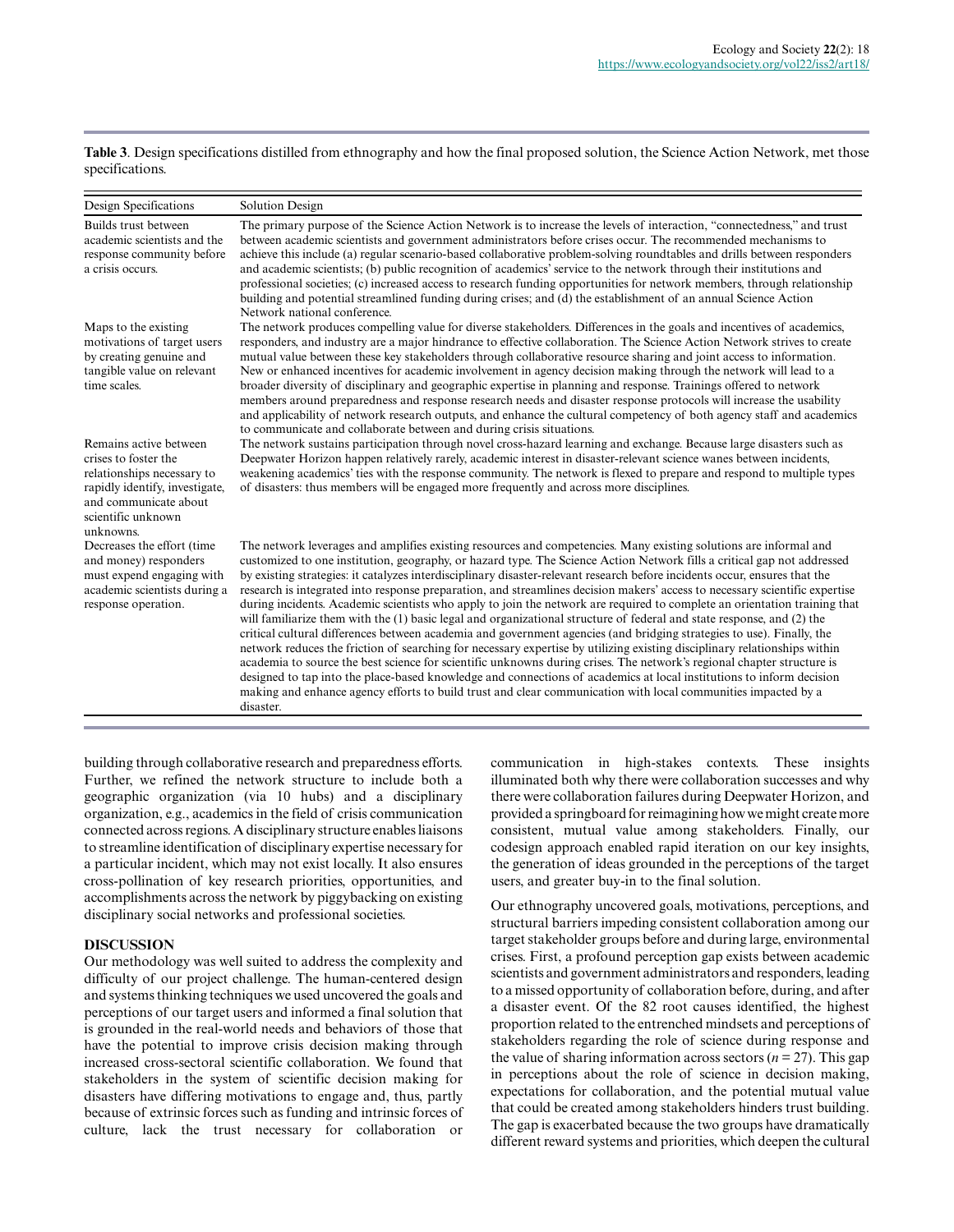| Criteria                      | Solution Design                                                                                                                                                         |
|-------------------------------|-------------------------------------------------------------------------------------------------------------------------------------------------------------------------|
| Impact (creates significant   | The Science Action Network achieves impact by bridging cultural gaps between response agencies, industry, and                                                           |
| positive results across the   | academic scientists to create new norms for scientific collaboration; driving disaster-relevant and interdisciplinary                                                   |
| four desired outcomes).       | scientific research through novel academic-agency partnerships and funding opportunities; and catalyzing cross-disaster<br>and cross-institutional scientific exchange. |
| Feasibility (effectively      | The network will leverage existing institutional structures, e.g., regional preparedness and response interagency bodies,                                               |
| implemented within 1-5        | while building new working relationships between academic scientists, government administrators, and government                                                         |
| years with existing resources | scientists through full-time Network liaisons. The liaisons identify critical and efficient opportunities to collate relevant,                                          |
| and minimal funding).         | local research to inform timely crisis decision making.                                                                                                                 |
| Scalability (accounts for and | The network will explore previously unseen shared challenges and science needs across disaster types. The network's                                                     |
| scales across hazard types).  | proposed Lead Advisory Committee comprises representatives from each of the federal disaster preparation and                                                            |
|                               | response agencies, multidisciplinary scientific professional societies, e.g., the American Association for the Advancement                                              |
|                               | of Science, and private industry sectors, e.g., extractive energy companies. This diverse composition from the onset helps                                              |
|                               | set up the network's membership and focus activities to strategically grow across hazard types, rather than remaining                                                   |

**Table 4**. The criteria used to evaluate the project ideas and how the final proposed solution met those criteria.

divide between them and weaken their willingness to engage productively. We also found that extrinsic forces, such as limited funding for rapid, opportunistic science during crises, legal constraints around governmental data transparency or academic contracting, and time constraints inherent to any crisis response, all amplify cultural conflicts and impede the ability of stakeholders to collaborate. By mapping how these forces affected collaborative relationship building, we were able to pinpoint the root causes of our challenge and craft a solution that addressed both the structural barriers to collaboration, e.g., lack of communication channels, and also the cultural barriers erected by polarized mindsets, e.g., the mindset of some government staff that there is no role for academic scientists in response decision making.

limited to only oil spills or hurricanes.

#### **Key insights gained from applying the Deep Change Method**

Using the Deep Change Method, which combines humancentered design and systems thinking techniques, to address our complex project challenge revealed how these tools may have broad relevancy to other socio-environmental challenges. Complementing the traditional, assessment-based research process with design methods and principles may be a powerful approach for integrating the real-world human behaviors and motivations of those affected by and/or driving system interactions. Methodologically, we took away several key lessons.

- **1.** Combining both traditional human-centered design and systems-oriented tools enabled more impactful and scalable solutions. Human-centered design tools such as stakeholder persona profiles increased stakeholders' understanding of each other's motivations, constraints, and worldview, and grounded solutions in real human needs. System thinking tools such as leverage point analysis enabled efficient and strategic convergence around key system behaviors that, if shifted, would achieve our target outcomes. In a complex system, both sets of tools are useful for characterizing system dynamics influencing the problem, while also empathizing with the stakeholders most salient to the design challenge.
- **2.** Codesign is imperative when crafting systems-oriented solutions. Moving beyond "engagement" with stakeholders and toward participatory codesign was essential for

sculpting an impactful and feasible solution. Thus, partnership between the neutral lead design team and an active advisory team may improve solution viability. Critically, the internal project team had creative control over the idea generation and refinement process, which helped ensure a "whole system," focused solution, rather than one tailored towards one or two powerful stakeholders. This was particularly important given the easily politicized nature of the challenge and the collective biasing of the project outcomes if any one of the target users was able to disproportionately influence the design process.

- **3.** Prototyping system solutions requires human- and systemslevel testing. Experience prototypes must be tailored toward individuals to test solution assumptions around stakeholder perceptions and motivations. Prototypes must also test how the solution influences system behavior. Story-based multistakeholder prototyping (similar to role-playing) facilitated the identification of key interaction points between stakeholders and alternative pathways for increasing value in stakeholder relationships. One-on-one testing sessions with individual users were still valuable, but group prototyping sessions were critical for illuminating opportunities for generating mutual value and meeting multiple stakeholder needs. Finally, the solution must be rigorously tested with cross-sectoral groups to ensure it will be implementable within the existing system of formal political, economic, and legal structures, as well as compatible with the implicit cultural norms of the various stakeholder institutions. For example, testing the final solution across interagency working groups was important to restructure the Science Action Network to adhere to existing legal boundaries around governmental collaboration with nongovernmental bodies.
- **4.** A nonlinear problem-solving process is valuable when tackling dynamic systems-level challenges. We flexibly adapted our process to account for new insights about our target users' behavior throughout each phase. Design is an art, dependent on the designers' intuition for identifying key system behaviors, framing the target problem, narrowing the solution scope, and parsing out disproportionately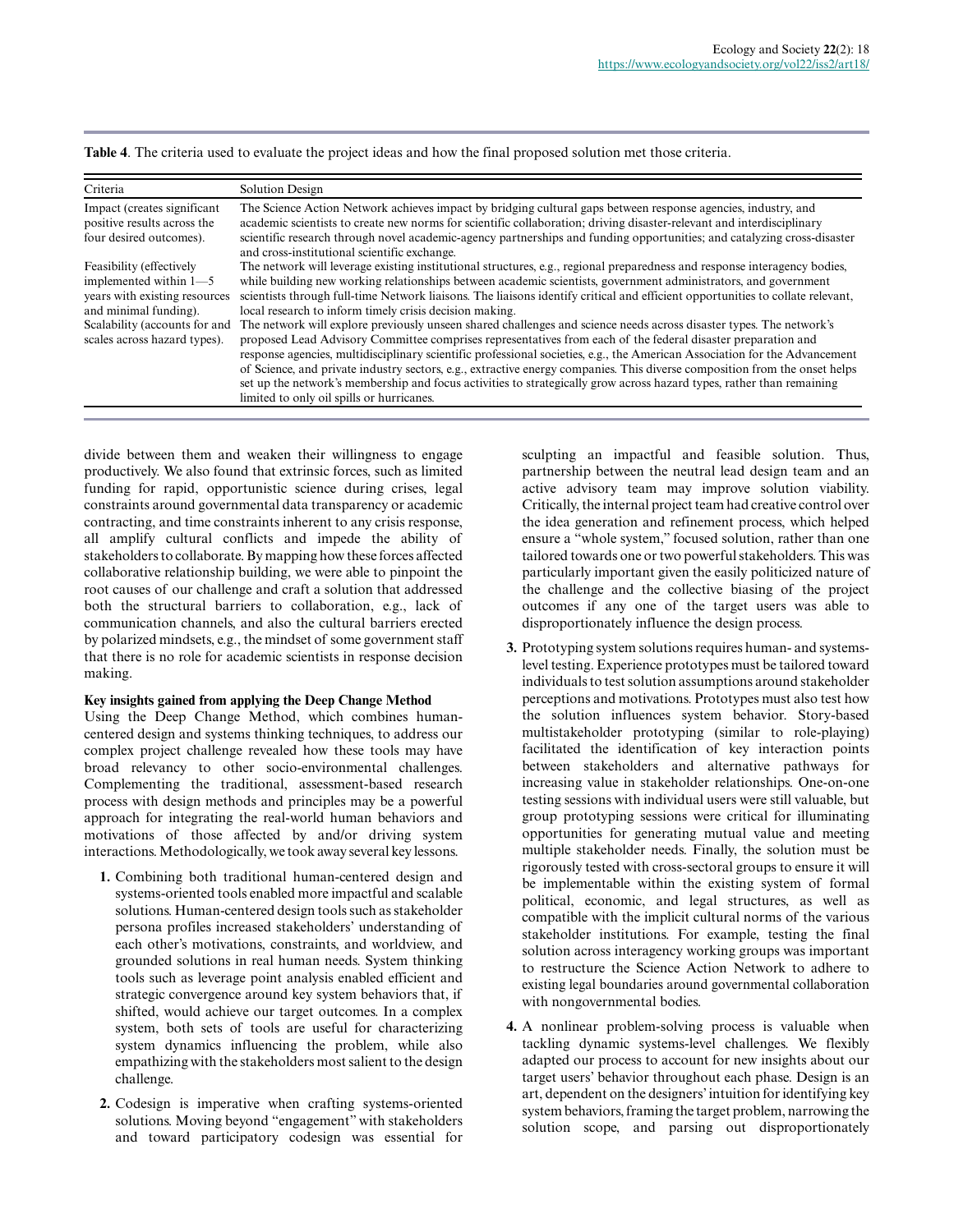impactful interventions to influence system behavior. The normative nature of the design process can be difficult for collaborators accustomed to assessment-based projects, e.g., most scientists, and we found that repeatedly regrounding our decision in the insights we discovered in the ethnography phase was critical for maintaining stakeholders' trust in the process and the final solutions.

#### **Limitations**

Design, by nature, is a flexible method that may look dramatically different in theory and practice across problems. When seeking solutions for complex system challenges, design processes methodologically rely on the ability to prototype in real-world conditions. If the design team does not have access to end users or real challenge scenarios to prototype ideas, the effectiveness of the final solution is limited. In this case study, we were unable to test the final solution in a real-world disaster context and our prototyping was limited to likely scenarios and stakeholder memories from past incidents. Future work would benefit from testing our final solution during an actual event or interagency table-top exercise. Finally, the field of human-centered design and systems thinking can use language and tools that make it impenetrable for stakeholders unfamiliar with the process. Thus, it is critically important to involve stakeholders early, provide clear definitions, and cocreate process goals to ensure buy-in and meaningful participation from participants and codesigners alike.

#### **Future research**

The fields of human-centered design, systems thinking, and the Deep Change Method are still nascent. Further research is necessary for the enhancement of the credibility, usability, and efficacy of the tools and processes used in this study. We outline five dimensions of a research agenda that we believe are uniquely valuable in advancing the theory and practice of complex systems thinking.

First, research is needed to understand how engaging stakeholders from analogous challenge types, e.g., involving representatives from medical crisis response, is useful in each phase of the design process. Seeking inspiration from analogous challenges is a basic innovation tool for designers because it seeds the process with new ideas and helps ensure solutions scale to other contexts. In our project, we conducted literature reviews and several conversations in the fields of nuclear disaster management, public health epidemics, and cybersecurity threats. However, we did not invite stakeholders from any of those analogous sectors to participate as core project advisors or as participants in project workshops. It would be valuable to understand how such analog stakeholders or experts influence the design process and the novelty of produced solutions.

Second, research is needed to test and identify additional techniques for multistakeholder system prototyping. Creating a tangible product or experience to represent a system intervention is difficult and complex. More tools are needed for prototyping systemic solutions, and to better understand their efficacy in testing solution assumptions, both on the human and system scales.

Third, codesign is becoming a more widely applied practice across multiple fields, e.g., policy creation and urban planning, and research is needed to test and compare codesign practice and principles. Additionally, little is known about the long-term impact of the participatory design process on stakeholders who participate in it, both on their perceptions of the challenge and the system, and of themselves and their own motivations.

Fourth, there are few metrics for evaluating the diffuse and often indirect impacts of system-oriented design solutions, as well as holding the process and designers accountable for those impacts. A designer often sees his or her work as done once the solution proposal is finished, and is minimally involved with the process of solution implementation. In complex systems, it is difficult to assess the distributed effects of interventions. Designers need methods for tracking impact of implemented solutions to both assess the efficacy of their methods and to increase their connectivity with stakeholders who are involved in or have been affected by the implementation of their proposed solutions.

Finally, because systems thinking tools and methods proliferate across disciplines and problem contexts, research on the efficacy of mixed qualitative and quantitative methods is needed. Design is both an art and a science. A better understanding of how various methodologies influence design outcomes would be valuable, particularly as design metrics and standards for accountability become formalized.

#### **CONCLUSION**

In this study we provide a framework for using design methods in novel and diverse applications across the environmental and social sector. Using oil spills as our focus case study, we demonstrated the value of the Deep Change Method, which combines human-centered design, behavioral psychology, and systems thinking, for creating a systemic solution for scientific collaboration during environmental crises. Codesign methods created active buy-in from relevant stakeholder groups in the final solution. Human relationships, organizational culture, and trust were identified as critical barriers to collaboration by project interviewees. Thus, human motivations and organizational culture were centered in the final solution concepts. Most problems are, at their root, caused or can be remedied by humans, thus integrating human behavior and incentives in designing solutions is critical for addressing them. And, finally, the final solution is efficient and innovative by leveraging existing resources and stakeholder motivations to generate new value for multiple stakeholder groups. These outcomes demonstrate the potential for the Deep Change Method to be applied across many complex social and environmental problems. It is hoped that some of the tools and insights discussed here serve as a foundation for considering the system complexity that drives human challenges.

*Responses to this article can be read online at:* [http://www.ecologyandsociety.org/issues/responses.](http://www.ecologyandsociety.org/issues/responses.php/9246) [php/9246](http://www.ecologyandsociety.org/issues/responses.php/9246)

#### **Acknowledgments:**

*This project began during a seminar about the Deepwater Horizon oil spill disaster that was given by JL when she was the Peter and Mimi Haas Distinguished Visitor in Public Service at Stanford in the spring of 2013. TGP participated in the seminar and proposed the idea of using the ChangeLabs methodology to identify ways to*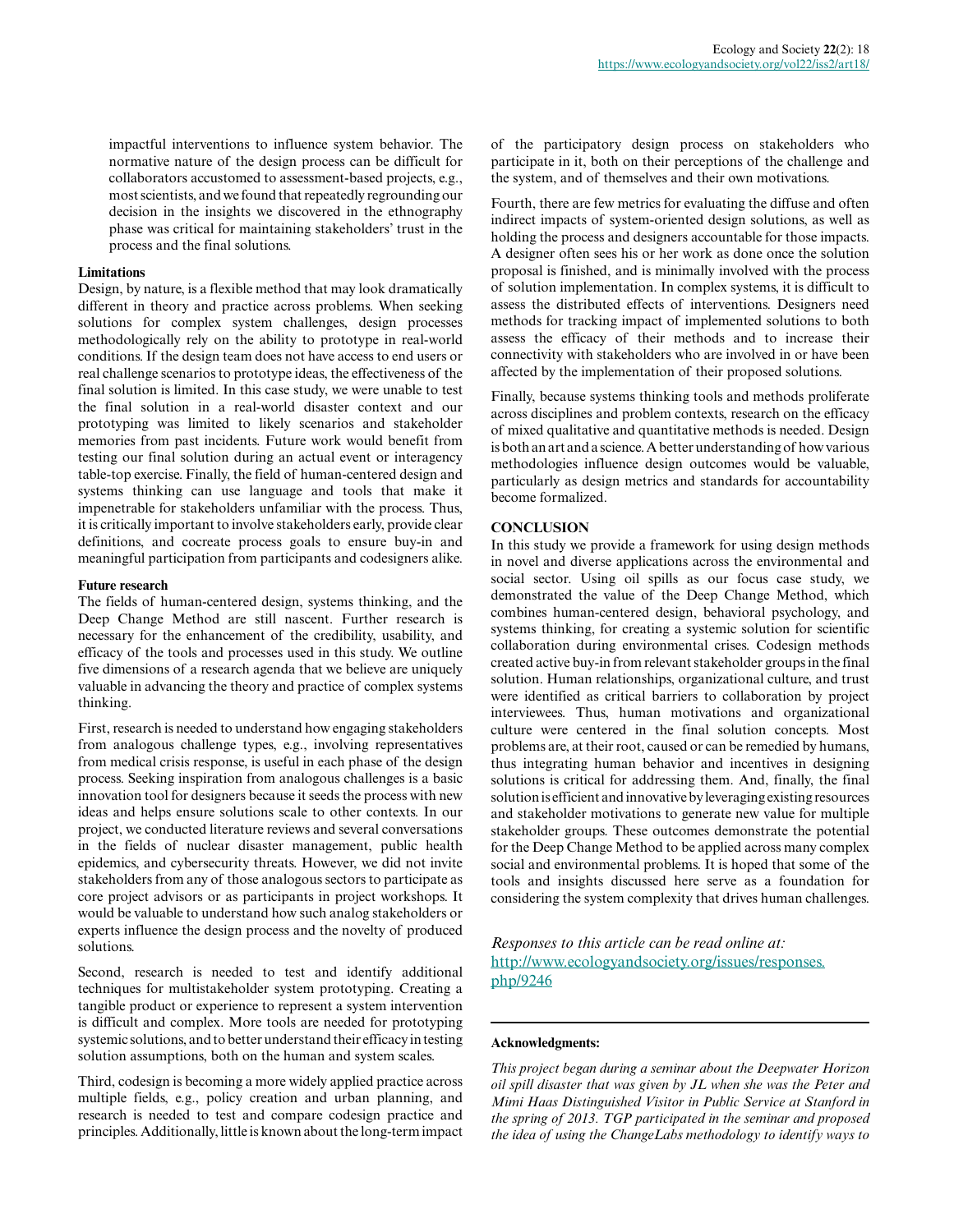*improve future disaster response. The internal project team is deeply grateful to Tara Adiseshan for their collaboration in shaping the early stages of this project. The authors thank the David and Lucile Packard Foundation for a grant to undertake this project and enable participation of a wide range of participants and interviewees. We thank the Center for Ocean Solutions and ChangeLabs for their oversight and support. And finally, we are indebted to the many hours and insightful guidance we received from our project advisors who helped shape our final solution: Jane Lubchenco, Thad Allen, Marcia McNutt, David Kennedy, Chris Reddy, Steve Murawski, Dave Westerholm, Dana Tulis, Debbie Payton, Scott Lundgren, Nancy Kinner, LaDon Swann, Gary Machlis, and Bob Haddad. We are pleased to acknowledge that the project is now led by Nancy Kinner at the University of New Hampshire and colleagues at NOAA, USCG, and DOI for implementation of the Science Action Network and other recommendations we identified.*

#### **LITERATURE CITED**

Arnold, R. D., and J. P. Wade. 2015. A definition of systems thinking: a systems approach. *Procedia Computer Science* 44:669-678. [http://dx.doi.org/10.1016/j.procs.2015.03.050](http://dx.doi.org/10.1016%2Fj.procs.2015.03.050)

Banerjee, S. B. 2014. Large scale integrated innovation. Pages 71-87 *in* C. Bason, editor. *Design for policy.* Ashgate, Farnham, UK.

Banerjee, S. B. 2015. *Our methodology: Deep Change Model.* Stanford University, Stanford, California, USA. [online] URL: <http://changelabs.stanford.edu/resources/our-methodology>

Björgvinsson, E., P. Ehn, and P. Hillgren. 2010. Participatory design and "democratizing innovation." Pages 41-50 *in Proceedings of the 11th Biennial Participatory Design Conference.* Sydney, Australia. [http://dx.doi.org/10.1145/1900441.1900448](http://dx.doi.org/10.1145%2F1900441.1900448)

Bloor, M., and F. Wood. 2006. *Keywords in qualitative methods: a vocabulary of research concepts.* Sage, London, UK. [http://dx.](http://dx.doi.org/10.4135%2F9781849209403) [doi.org/10.4135/9781849209403](http://dx.doi.org/10.4135%2F9781849209403) 

Brown, T. 2008. Design thinking. *Harvard Business Review* June:1-10.

Brown, T. 2009. *Change by design: how design thinking transforms organizations and inspires innovation.* Harper Business, New York, New York, USA.

Brown, T., and J. Wyatt. 2010. Design thinking for social innovation. *Stanford Social Innovation Review* 31-35. [online] URL: [https://ssir.org/articles/entry/design\\_thinking\\_for\\_social](https://ssir.org/articles/entry/design_thinking_for_social_innovation) [\\_innovation](https://ssir.org/articles/entry/design_thinking_for_social_innovation)

Buchanan, R. 1992. Wicked problems in design thinking. *Design Issues* 8:5-21. [http://dx.doi.org/10.2307/1511637](http://dx.doi.org/10.2307%2F1511637) 

Giacomin, J. 2014. What is human centred design? *Design Journal* 17:606-623. [http://dx.doi.org/10.2752/175630614X14056185480186](http://dx.doi.org/10.2752%2F175630614X14056185480186) 

Intergovernmental Panel on Climate Change (IPCC). 2012. *Managing the risks of extreme events and disasters to advance climate change adaptation. A Special Report of Working Groups I and II of the Intergovernmental Panel on Climate Change.* C. B. Field, V. Barros, T. F. Stocker, D. Qin, D. J. Dokken, K. L. Ebi, M. D. Mastrandrea, K. J. Mach, G.-K. Plattner, S. K. Allen, M. Tignor, and P. M. Midgley, editors. Cambridge University Press, Cambridge, UK.

Janssen, M., J. Lee, N. Bharosa, and A. Cresswell. 2010. Advances in multi-agency disaster management: key elements in disaster research. *Information Systems Frontiers* 12:1-7. [http://dx.doi.](http://dx.doi.org/10.1007%2Fs10796-009-9176-x) [org/10.1007/s10796-009-9176-x](http://dx.doi.org/10.1007%2Fs10796-009-9176-x)

Jones, P. H. 2014. Systemic design principles for complex social systems. Pages 91-128 *in* G. S. Metcalf, editor. *Social systems and design*. Springer, Tokyo, Japan. [http://dx.doi.org/10.1007/978-4-](http://dx.doi.org/10.1007%2F978-4-431-54478-4_4) [431-54478-4\\_4](http://dx.doi.org/10.1007%2F978-4-431-54478-4_4)

Levin, K., B. Cashore, S. Bernstein, and G. Auld. 2012. Overcoming the tragedy of super wicked problems: constraining our future selves to ameliorate global climate change. *Policy Sciences* 45:123-152. [http://dx.doi.org/10.1007/s11077-012-9151-0](http://dx.doi.org/10.1007%2Fs11077-012-9151-0) 

Long, F. 2009. Real or imaginary: the effectiveness of using personas in product design. *Proceedings of the Irish Ergonomics Society Annual Conference* 14 May, Dublin, Ireland.

Lubchenco, J., M. K. McNutt, G. Dreyfus, S. A. Murawski, D. M. Kennedy, P. T. Anastas, S. Chu, and T. Hunter. 2012. Science in support of the Deepwater Horizon response. *Proceedings of the National Academy of Sciences* 109:20212-20221. [http://dx.doi.](http://dx.doi.org/10.1073%2Fpnas.1204729109) [org/10.1073/pnas.1204729109](http://dx.doi.org/10.1073%2Fpnas.1204729109) 

Mabus, R. 2010. *America's Gulf Coast: a long-term recovery plan after the Deepwater Horizon oil spill.* United States Environmental Protection Agency, Washington, D.C., USA.

Machlis, G. E., and M. K. McNutt. 2011. Ocean policy: Black swans, wicked problems, and science during crises. *Oceanography* 24:318-320. [http://dx.doi.org/10.5670/oceanog.2011.89](http://dx.doi.org/10.5670%2Foceanog.2011.89) 

Magee, C. L., and O. L. De Weck. 2004. Complex system classification. *INCOSE International Symposium* 14:471-488. <http://dx.doi.org/10.1002/j.2334-5837.2004.tb00510.x>

McNutt, M. K., S. Chu, J. Lubchenco, T. Hunter, G. Dreyfus, S. A. Murawski, and D. M. Kennedy. 2012. Applications of science and engineering to quantify and control the Deepwater Horizon oil spill. *Proceedings of the National Academy of Sciences* 109:20222-20228. [http://dx.doi.org/10.1073/pnas.1214389109](http://dx.doi.org/10.1073%2Fpnas.1214389109) 

Meadows, D. H., and D. Wright. 2008. *Thinking in systems: a primer.* Chelsea Green, White River Junction, Vermont, USA.

National Commission. 2011. *Deep Water: the Gulf oil disaster and the future of offshore drilling. Report to the President.* National Commission on the BP Deepwater Horizon Oil Spill and Offshore Drilling.

Razzouk, R., and V. Shute. 2012. What is design thinking and why is it important? *Review of Educational Research* 82:330-348. [http://dx.doi.org/10.3102/0034654312457429](http://dx.doi.org/10.3102%2F0034654312457429)

Rittel, H. W. J., and M. M. Webber. 1973. Dilemmas general theory of planning. *Policy Sciences* 4:155-169. [http://dx.doi.](http://dx.doi.org/10.1007%2FBF01405730) [org/10.1007/BF01405730](http://dx.doi.org/10.1007%2FBF01405730)

Sanders, E. B.-N., and P. J. Stappers. 2008. Co-creation and the new landscapes of design. *CoDesign* 4(1):5-18. [http://dx.doi.](http://dx.doi.org/10.1080/15710880701875068) [org/10.1080/15710880701875068](http://dx.doi.org/10.1080/15710880701875068) 

Santo, A. R., M. G. Sorice, C. J. Donlan, C. T. Franck, and C. B. Anderson. 2015. A human-centered approach to designing invasive species eradication programs on human-inhabited islands. *Global Environmental Change* 35:289-298. [http://dx.doi.](http://dx.doi.org/10.1016%2Fj.gloenvcha.2015.09.012) [org/10.1016/j.gloenvcha.2015.09.012](http://dx.doi.org/10.1016%2Fj.gloenvcha.2015.09.012)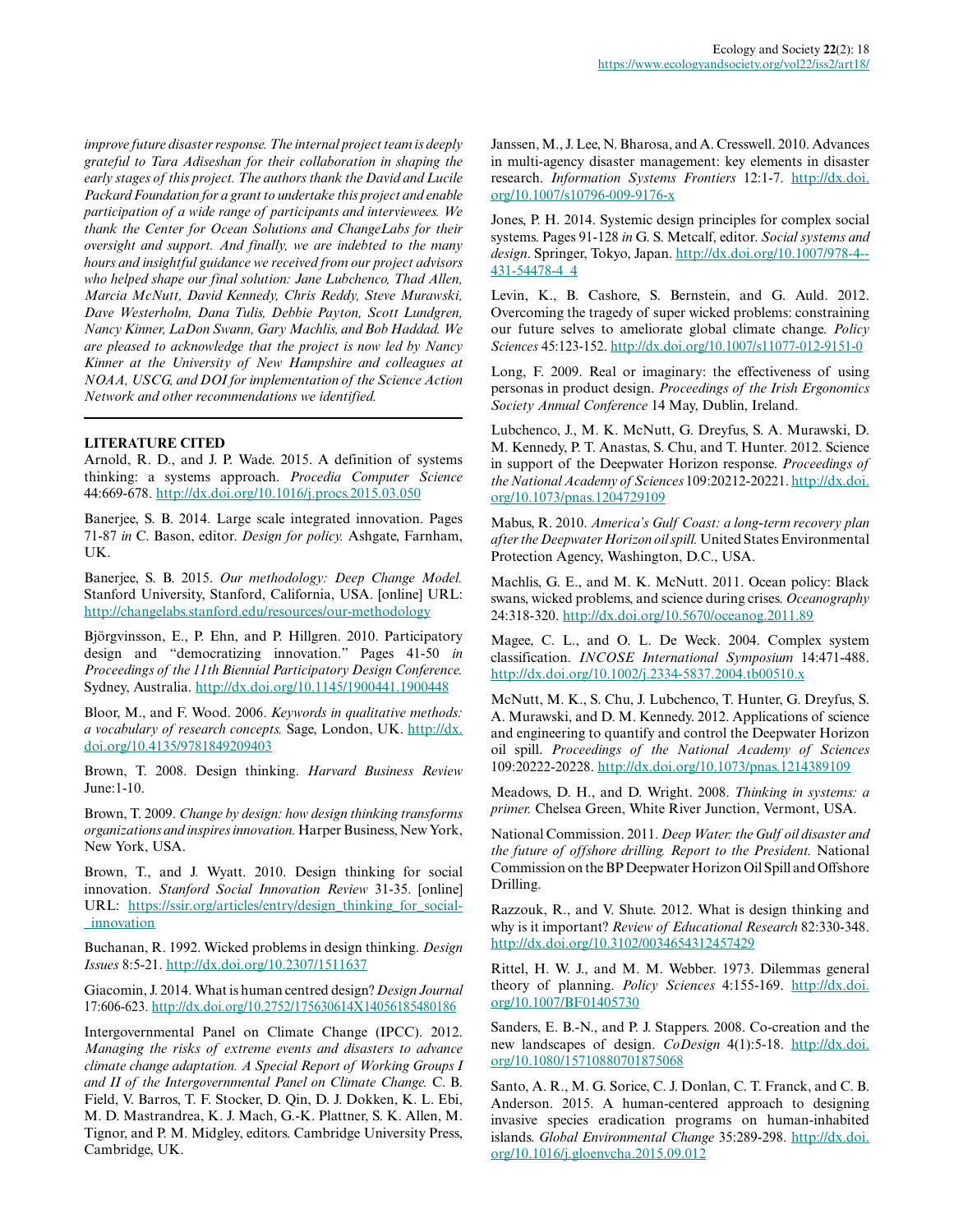Seelig, T. 2012. *InGenius: a crash course on creativity.* Harper One, New York, New York, USA.

Sorice, M. G., and C. J. Donlan. 2015. A human-centered framework for innovation in conservation incentive programs. *Ambio* 44:788–792. [http://dx.doi.org/10.1007/s13280-015-0650-z](http://dx.doi.org/10.1007%2Fs13280-015-0650-z)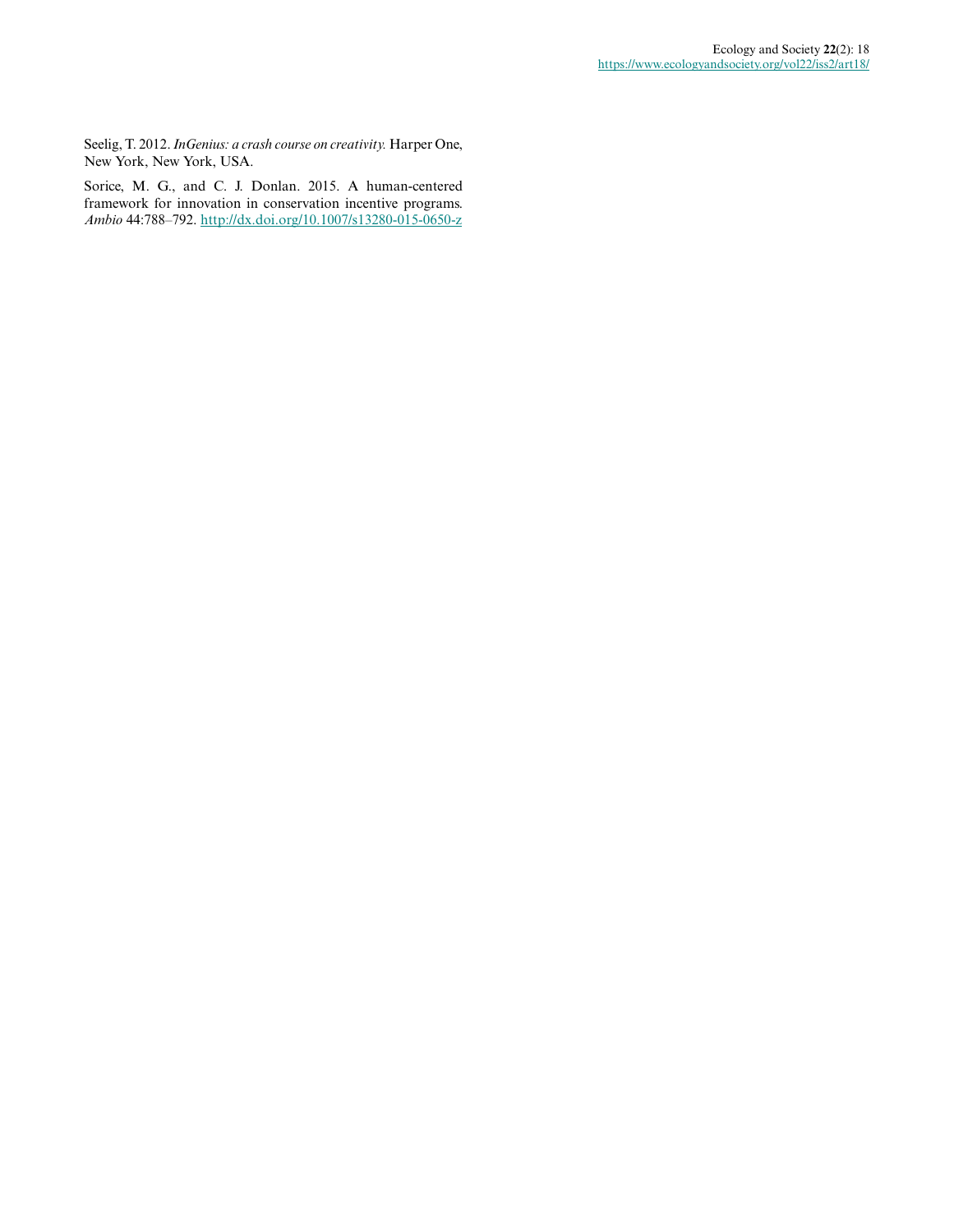**Table A1.1:** Interview guide for ethnography phase.

- 1. What is your position? What is the purpose of your organization/agency?
- 2. Who do you work with most closely in your position (external to your organization)?
- 3. What was the process by which you became involved in the Deepwater Horizon spill response? Who contacted you? What was the turnaround time for engagement?
- 4. During the spill, what did a typical day look like for you? Who were you interacting with most frequently? What types of decisions did you have to make?
- 5. Can you tell us about a time during the DWH when you had to make a decision but you weren't sure what to do? How did you go about making that decision?
- 6. We are particularly interested in how information and ideas were communicated during the spill. Did you receive or request information during the spill from outside your department or division? If so, what types of information and who did you receive it from?
- 7. We have heard from other people we've talked to about spill response that who people already knew and worked with closely before the spill happened greatly impacted what their response effort look like and what they were able to get done. Does that resonate with you?
- 8. What role do you think trust played in the structure and effectiveness of the response?
- 9. Who do you wish you had known/had in your network to draw on during to the spill?
- 10. In the ideal future, what would that relationship look like before another large-scale spill happens?
- 11. Do you think that we are more, less, or equally prepared for quickly and effectively responding to a large oil spill crisis now, as compared with before the Deepwater Horizon oil spill?
- 12. DWH was obviously a very stressful experience for everyone involved. What was an example of success, when you felt proud of your work?
- 13. How and when were you recognized or rewarded for your work?
- 14. Are you working with new people or organizations now as a result of the spill?
- 15. Did your job responsibilities or expectations change as a result of DWH?
- 16. In your position, how did you utilize science during the spill? Did you interact with scientists directly? If so, what was that experience like? If not, how did you receive the information you needed?
- 17. How did you sort through or make sense of all the information you received?
- 18. Were there times when you couldn't get the information, data, or scientific advice that you needed?
- 19. This project is based on the assumption that finding a way to rapidly and efficiently integrate new science with response decisions will dramatically improve the speed and effectiveness of large oil spill management. Do you agree with that assumption? Are there other challenges or barriers to effective response that you would place as higher priority?
- 20. Thinking about the potential to use science in rapid response in the future, what would be your ideal setup?
- 21. What is preventing that ideal from being a reality?
- 22. If you had a billion dollars (and the executive power), what are two critical success components that you would focus on to ensure effective response to oil spills in the future?
- 23. Reflecting on this conversation and your experience, what were some key takeaways that you feel you learned from DWH about seeking guidance from scientists to assist decision-making during crises?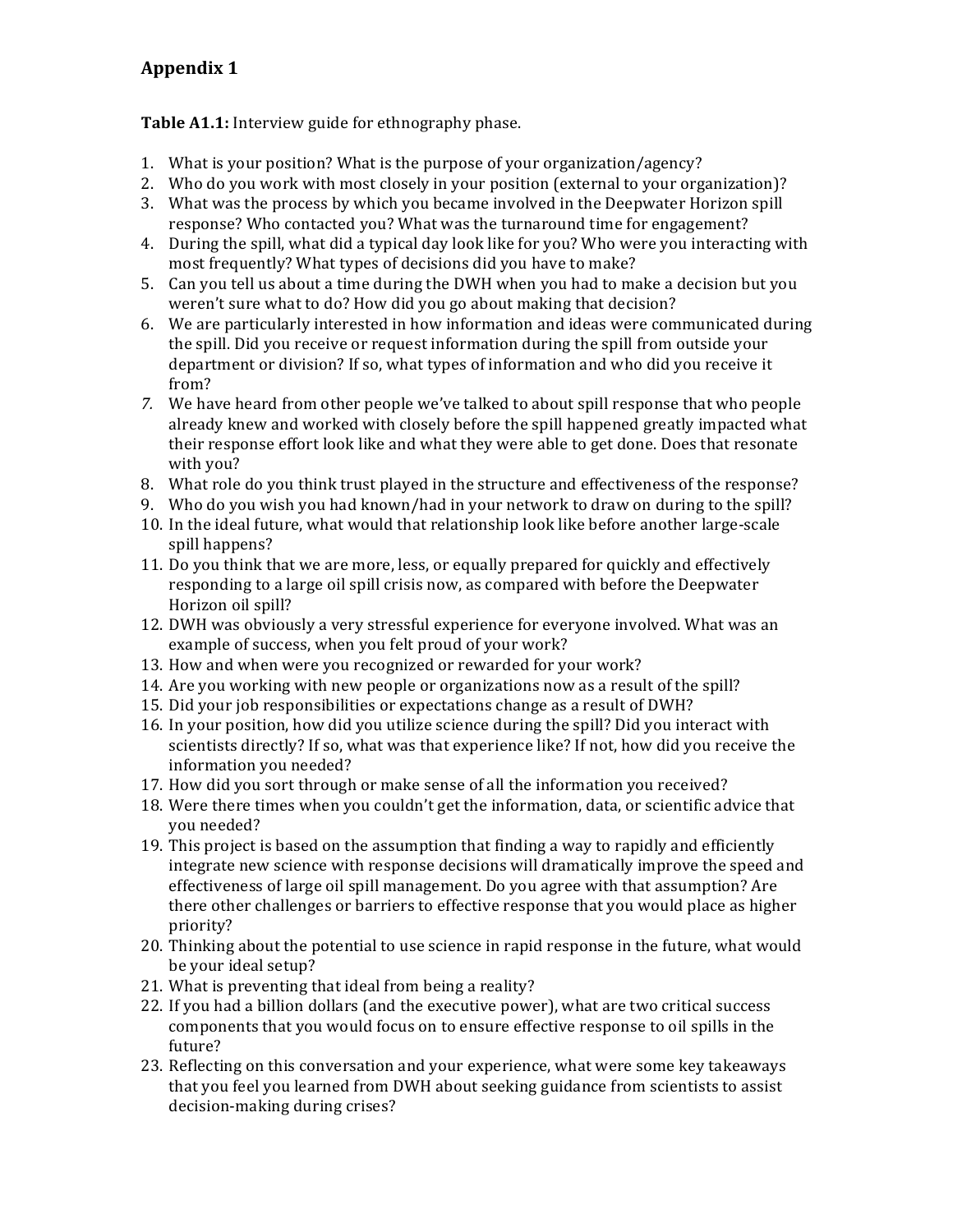- 24. If you were in my position, looking into this challenge of rapidly integrating science into the effective response to large oil spills, what additional questions would you be asking? What are we missing?
- 25. Anything else you want to say?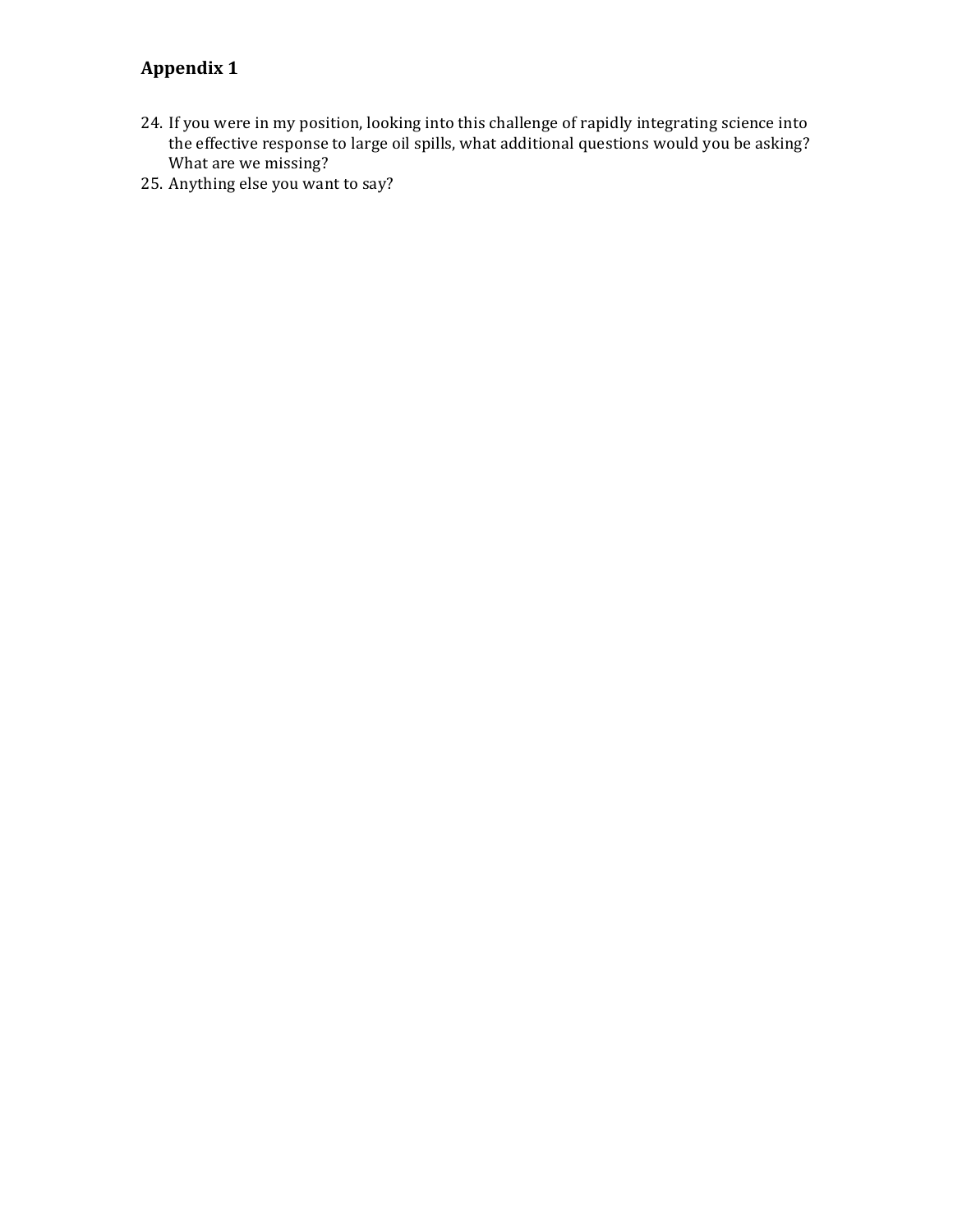**Figure A1.1:** Persona profile template used to distill key insights about our four primary stakeholders.

| PERSONA 1<br>ADJECTIVES DESCRIBING PERSONA                                     | "Illustrative quote"                                                           |
|--------------------------------------------------------------------------------|--------------------------------------------------------------------------------|
| <b>MOTIVATIONS</b><br>What is this stakeholder most driven by?                 | <b>GOALS</b><br>What does this stakeholder want to achieve?                    |
| <b>INTRINSIC BARRIERS</b>                                                      | <b>EXTRINSIC BARRIERS</b>                                                      |
| "Quote illustrating intrinsic barrier."                                        | "Quote illustrating extrinsic barrier."                                        |
|                                                                                | <b>PERCEIVES:</b>                                                              |
| <b>PERSONA 2</b><br>Perceptions the persona has of another<br>key stakeholder. | <b>PERSONA 3</b><br>Perceptions the persona has of another<br>key stakeholder. |
| CENTER FOR<br>OCEAN<br>SOLUTIONS                                               | ChangeLabs. AAAA<br>PERSONA PROFILES                                           |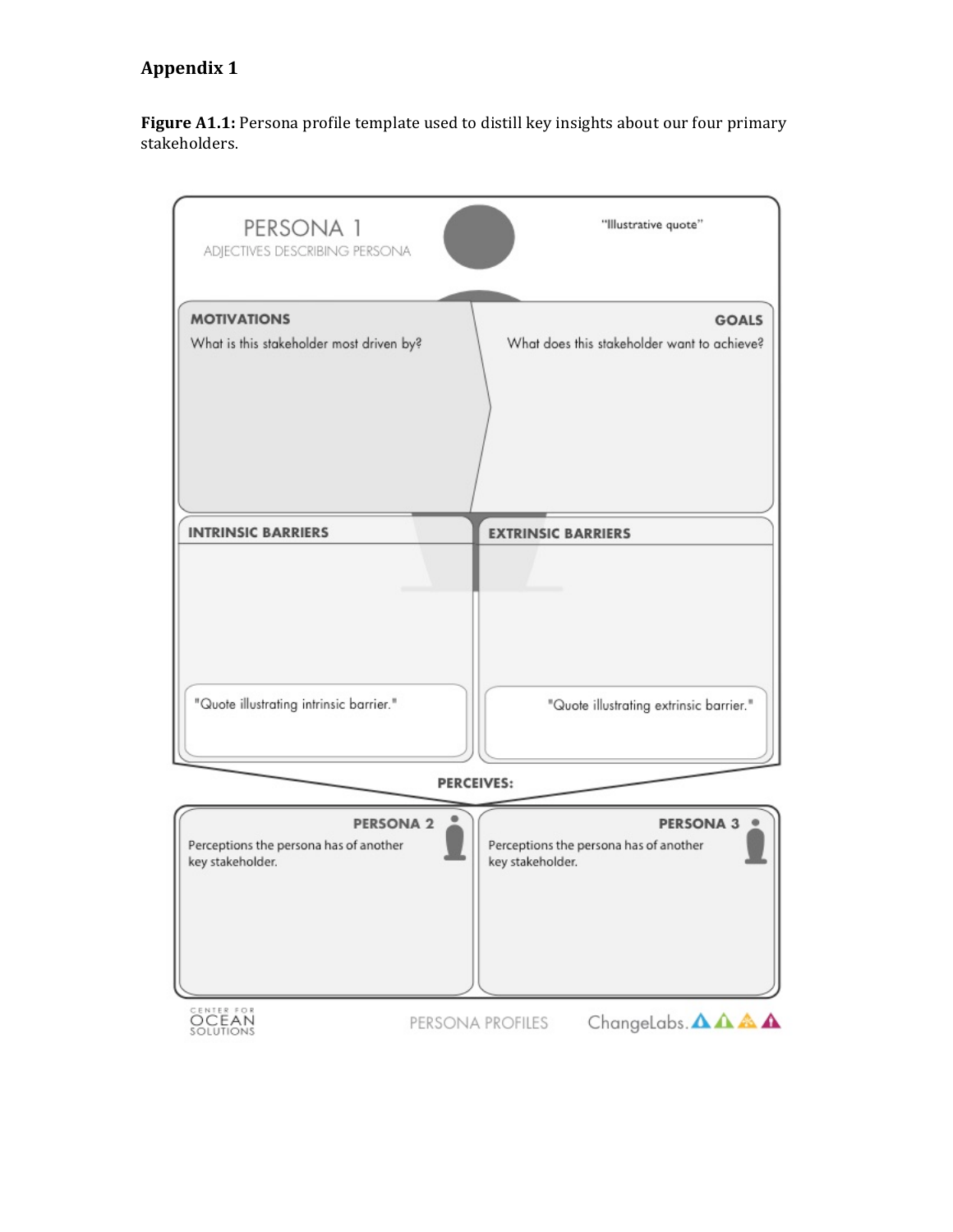**Table A1.2:** Hypothesized leverage points in the system.

### Delays & Lag Times in the System

*Description:* Key time delays before or during the response that were barriers to the desired *outcomes.*

*Theory Of* Change: Reducing the lengths of these delays would contribute to target outcomes.

- 1. The delay in the communication of research needs from responders to academic scientists during oil spills
- 2. The delay in mobilizing scientific resources (e.g., physical or intellectual) among key institutions to the spill site during oil spills
- 3. The delay in finalizing scientific products due to QAQC processes during spills
- 4. The delay in adaptive learning among agencies and non-governmental scientists after response drills
- 5. The (possible) delay in adaptive learning among agencies and non-governmental scientists after small or large spills
- 6. The delay in the publication of science conducted before, during, or after spills in academic journals

### The Size of Buffers

Description: Buffers, which resist or help to moderate change within a system, maintain system *stability and dampen oscillations.* 

*Theory of Change: Depending on your goals, increasing or decreasing the size of current* buffers can push system behavior towards desired outcomes.

- 1. Increased buffers around spill response research between spills (i.e., bolstering research interest between spills, rather than punctuated interest only during spill events)
- 2. Increased buffers between data collection (and scientific process generally) and media pressure to publish results before adequate QAQC
- 3. Decreased cultural buffer between political appointees vs. government veterans that have risen through the ranks
- 4. Decreased physical buffer between local communities and federal responders during spills
- 5. Decreased buffer between the beginning of the spill and scientific grantmaking (e.g., rapid response grants)
- 6. Decreased buffer around procedural action during spills (e.g., interagency administration, appropriations, etc.)

### Feedback Loops

Description: Positive and negative feedback loops before and during the response that helped *or hindered the desired outcomes.*

*Theory Of Change: Enhancing desirable positive feedback loops will create desired outcomes;* minimizing undesired feedback loops will create desired outcomes.

Cycles that reinforce time constraints (*goal would be to slow/reduce these*):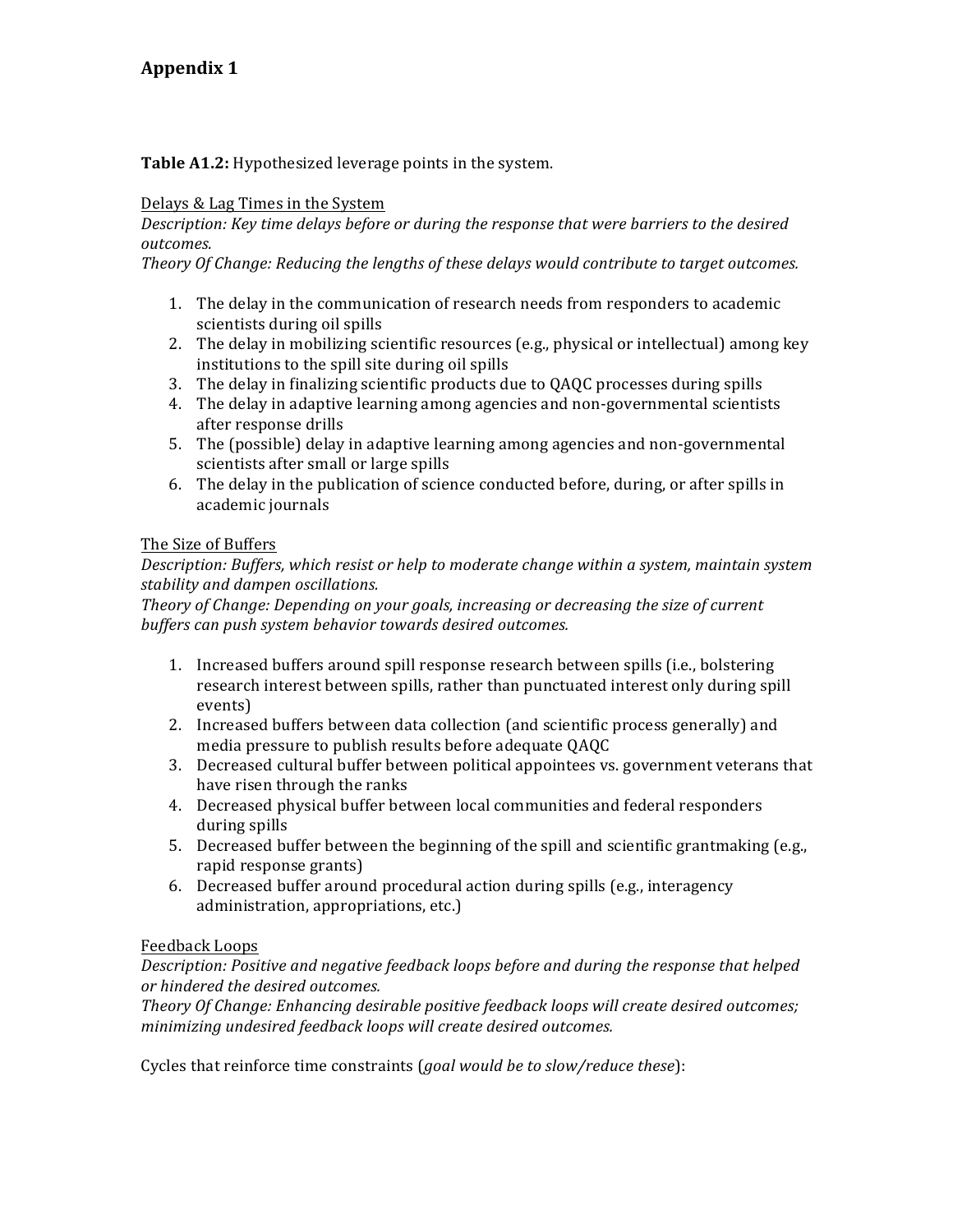- 1. Media pressures on politicians, responders, and academics (i.e., engagement with media takes away time from response and research, but lack of engagement compounds public pressure)
- 2. Demands or concerns of federal politicians  $(e.g.,$  limited understanding of the Incident Command System (ICS) structure leads to political demands on response decisionmakers, which in turn reinforces involvement by politicians)
- 3. Scientists quickly becoming spokespeople on public-facing scientific issues (e.g., once scientists are quoted in an article, the media increasingly identify those scientists as sources willing to speak out, potentially reinforcing particular perspectives and voices)

Cycles that enhance the speed of response activities (*goal would be to amplify these*):

- 1. Journals create publication addendums to allow data sharing (e.g., Science and Nature allow the release of non-published data, academics are incentivized to collaborate on data analysis)
- 2. Rapid response grants for academic research were disseminated to scientists, leading to greater scientific understanding and increased capacity to secure funding
- 3. Some scientists who became involved in the response efforts were able to build long-term relationships with government responders, leading to sustained collaboration
- 4. Agencies create new communication protocols to streamline intra-agency communications (i.e., mechanisms to transcend bureaucratic hurdles within agencies during crises)
- 5. Information relevant to human health was efficiently and effectively communicated to decisionmakers

### Rules of the System

*Description: Governing rules of the system across geographies and time scales. Theory Of Change: Shifting or tweaking the governing rules has cascading effects on resource allocation and system behavior.*

- 1. The Incident Command System (e.g., designation and role of the Responsible Party)
- 2. Area, Regional, and National Contingency Plans
- 3. The National Restoration and Damage Assessment
- 4. The tenure system as the reward structure for academia (e.g., academics are rewarded individually for their work, publications valued over service)
- 5. The Oil Pollution Act (e.g., funding mechanisms)
- 6. The jurisdictional boundaries of U.S. law, which influence spill cleanup and restoration decisions
- 7. Fishery regulations that influence spill cleanup and restoration decisions
- 8. Agency staff reward structures (e.g., staff are often rewarded by their length of service, which influences decisionmaking within agencies)
- 9. The implicit authority federal politicians can exert over agency decisionmaking during crises (e.g., politician interests can trump Incident Commander decisions by intrinsic power structures)
- 10. The government's annual fiscal cycle, which can influence resource allocation and capacity